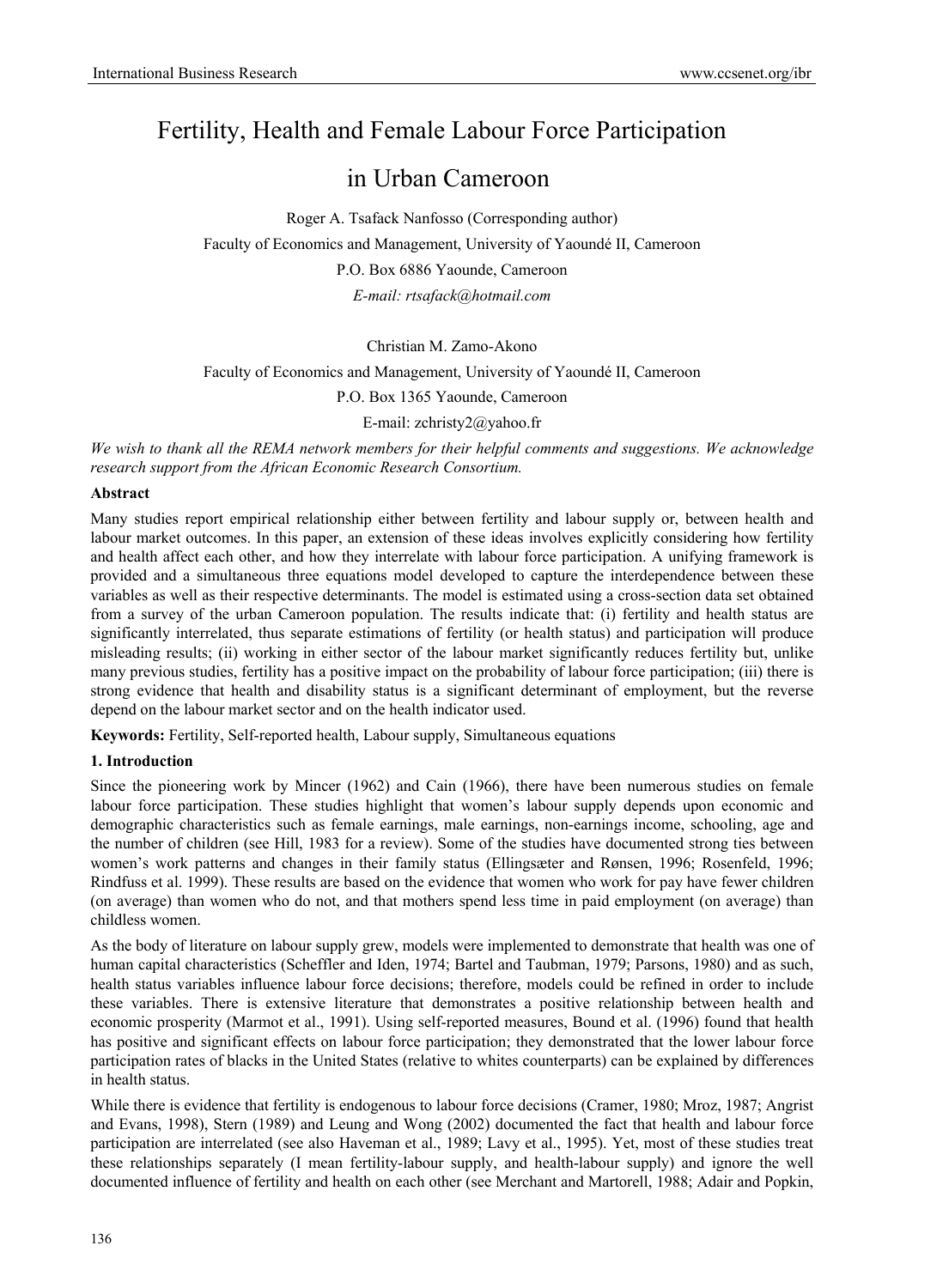1992; Miller et al. 1994). I argue that failing to account for this relationship may have led to biased estimates of the impact of fertility and health on labour force participation.

The objective of this study is thus to determine the impact of fertility and health on labour force participation in a simultaneous equations framework. The next section reviews the literature, followed by the methodology and the results. The final section discusses the results and concludes.

## **2. Literature review.**

Over the life cycle, female labour force behaviour is governed by various factors. Very complex mechanisms determine the decision to enter, stay on, or leave the labour market (Lelièvre-Gauthier, 1994). These include economic (that is the labour market structure), individual (skills, marital status, labour force attachment, incentives and career expectations), and household characteristics (structure, domestic workload, presence and number of children). Many studies aimed at analysing trends (Chase, 1995; Bonin and Euwals, 2002), economic and social determinants of labour force decision (Benjamin, 1992; Hausman, 1980; Hill 1988, 1994; Saget, 1999; Fong and Lokshin, 2000) either at micro or macro level (See Griliches and Intriligator 1986 for a review). Here, we concentrate on the influence of individual and household characteristics on female labour force participation.

Economists and demographers have been interested on the impact of the *number of children* on how likely is a woman to go out to work, and if she does go out to work, for how many hours (Iacovou, 2001). One may argue that a woman with more children will be less inclined to go out to work, since the time she spends at work will be time foregone with her children, and the expense of childcare will reduce her effective wage. On the other hand, children are extremely expensive, and a mother may have to work more with every additional child to maintain the family income. As a consequence, there is no reason to believe a priori that the effect should go in either direction (or be positive or negative). Despite these arguments, Weller (1977) and Cramer (1980) gave four possible explanations of the association between fertility and female labour force participation: women's fertility influences their labour force behaviour; women's labour force behaviour influences their fertility; a reciprocal relationship exists between the two variables; and the association is spurious, reflecting other factors. If some evidence supports the first three hypotheses, the fourth one has proven more difficult to support. Furthermore, most estimates of this relationship have found a negative relationship between the number of children and a woman's labour supply (see Brewster and Rindfuss, 2000 for a review). The problem with these estimates is that they cannot say anything about causality.

Following Grosman's arguments that "… health can be viewed as a durable capital stock that produces an output of health time" (Grossman, 1972, p.223), it became interesting to query the relationship between an individual's health status and his work behavior. These arguments led to an increased interest among researchers about the impact of health status on an individual's productivity and about the interaction between health and labour market decisions and outcomes. (Note 1). In a study of disability and labour force participation (LFP), Stern (1989) found that disability lowers the probability of LFP, but LFP increases the probability of disability. The finding on the effect of employment on health is not as unambiguous. Ekerdt et al. (1983) discussed the ambiguity concerning whether work improves or deteriorates health. Self-esteem, identity, and personal fulfilments from supplying labour efforts improve health. However, work pressure or poor working environment worsens health. Ross and Mirowsky (1995) found that health is protected by employment and improvements in health increase the probability of employment. Still, most of these studies have ignored the interrelationship between fertility and health status.

Velkoff and Adlakha (1998) stressed the fact that female health problems in India are related to or exacerbated by high levels of fertility. Jejeebhoy and Rao (1995) showed that numerous pregnancies and closely spaced births increase health risks for mothers. Unwanted pregnancies terminated by unsafe abortions, diseases like malaria, HIV/AIDS, tuberculosis, also have negative consequences for women's health. Through the negative effect of poor health on birth outcomes, health status affects fertility. In the context of high fertility rates such as in Cameroon, (Note 2), women are exposed to much fertility related health problems and health matters are likely to determine their fertility choices. Thus, any attempt to determine the contributions of these to variables to female LFP must bear in mind their interactions.

## **3. Methodology.**

## *3.1 Data source and sample characteristics.*

This study seeks to evaluate the impact of fertility and health on female labour supply in urban Cameroon. Information was collected from 2,096 women aged 18 to 64 years, surveyed in Yaoundé and Douala. Many steps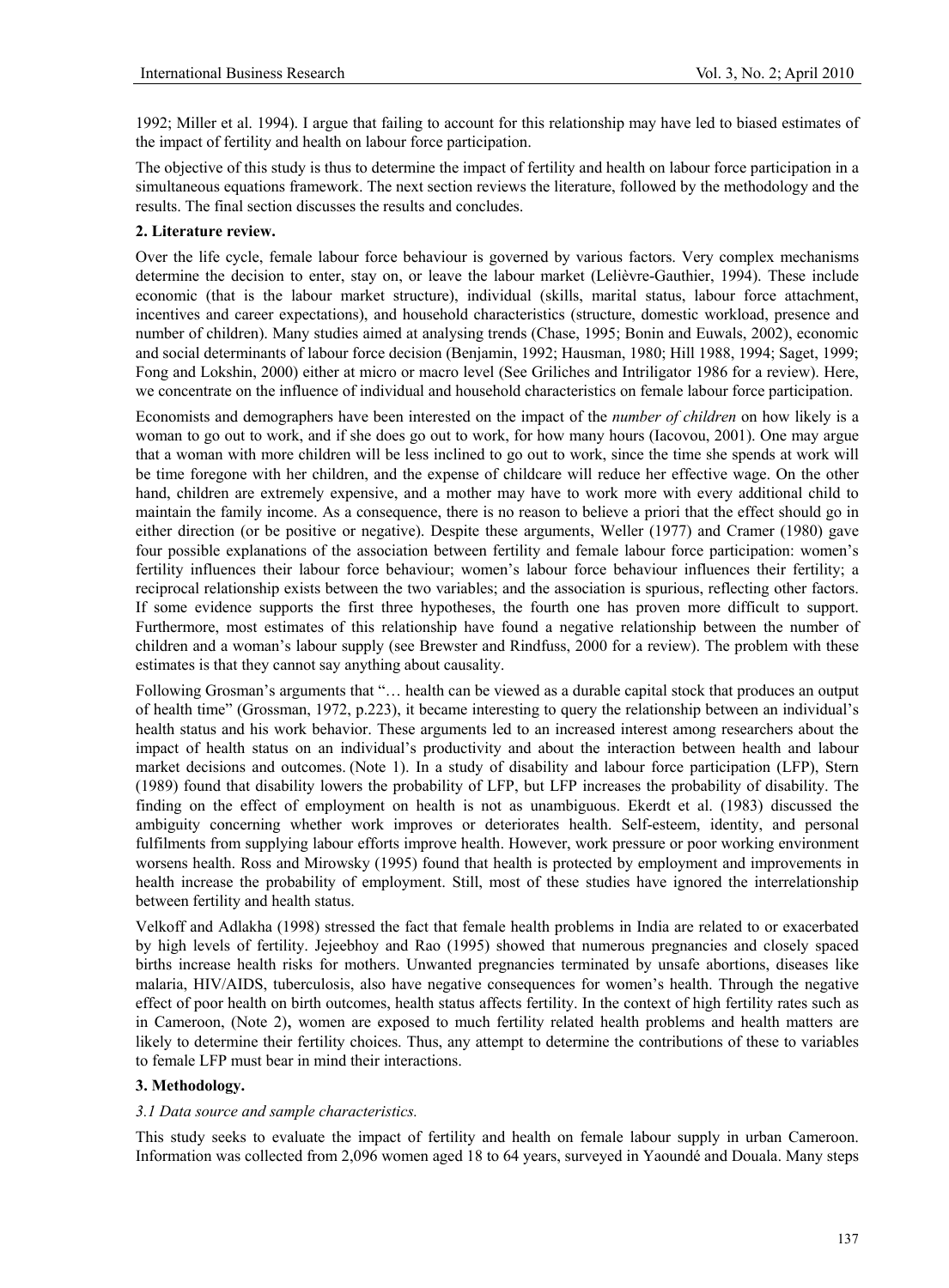were followed in order to come out with this sample. The first step consisted of estimating the optimal size of the sample of women to survey in each city.

The choice of the sample size was guided by the rule of thumb suggested in sampling theory (see for example Mood et al., 1974) (Note 3) that is,  $n = (1.96)^2 p(1-p)/(ET)^2$ , where *n* represents the sample size, *p* the proportion of individual exposed to the phenomenon studied (in our case, women at the labour force age in urban Cameroon), *ET* the acceptable error, and 1.96 expressing the choice of a 95% confidence interval. In urban Cameroon, the proportion of women in the labour force age is 50.1% (INS/DSCN, 2001); assuming an acceptable error of 3%, the estimated sample was 1,086 women to survey in each city. We also had to take into account the possibility of incomplete information; due to budget constraints, we supposed we could end up with 5% incomplete questionnaires in each city. This led us to a total of 2,242 women to survey (that is 1,121 in each town). At the end of the survey, some observations with incomplete information were deleted and we ended up with 2,096 observations.

The remaining sample for the analysis comprised (see Table 2) 59.92% of working women and 43.08% not working. Non-working women in each town represented 42.07 in Yaoundé and 44.04% in Douala. Taking into consideration the different sectors of the labour market, it appears that the informal sector has the highest proportion of women (27.3% in Yaoundé and 25.71% in Douala); this result is typical of the Cameroonian labour market.

## *3.2 Measurement of fertility, health status and labour force participation.*

While using the number of children born from a woman to measure fertility, in this study I use two measures of women's health status. The first measure of a woman's health status is obtained from her answer to the following question in the survey: "*How would you rate your health: bad, fair, good or very-good ?*". This is a commonly used indicator in surveys and in models measuring the interaction between health and labour force participation. This subjective measure (labelled *Sub - Health*) is defined as:

$$
Sub-Health = \begin{cases} 3 \text{ if } \mu_3 < Health^* < \mu_4 \\ 2 \text{ if } \mu_2 < Health^* \le \mu_3 \\ 1 \text{ if } \mu_1 < Health^* \le \mu_2 \\ 0 \text{ if } \mu_0 < Health^* \le \mu_1 \end{cases} \tag{1}
$$

There are a number of concerns with such a measure (Bound, 1991; Tessier and Wolf, 2005). It may not be entirely comparable across respondents, it may not be independent of labour market outcomes, or respondents out of the labour market may mention health limitations to rationalize their behaviour. Such a health measure, therefore, is endogenous to the labour force status and each of the problems just listed may lead to a different kind of bias (Bound, 1991) (Note 4). Despite these and other concerns, this measure is still the most popular measure of health available. Tausman and Rosen (1982) even argued that this measure is close to the "objective" health. But, in seeking for appropriate ways to measure the relationship between women's health and labour force participation, I develop another measure of health status.

The dataset includes respondents' reports of specific health limitations; they were asked if they experienced difficulties with seeing, walking long distances, hearing, or standing long hours. Following the work by Dumont (1999), I define the second measure of health, the *Composite Index of disability* (*CID*) as:

$$
CID^* = \sum_i SRH_i \tag{2}
$$

Where, in *SRH* we have the self-rated health and reports of health limitations (I mean answers to the question whether or not they had problems with seeing, walking long distances, hearing, or standing long hours). To construct our index of disability, I reversed the codes of all the measures in order to express poor health. (Note 5). After the summation of these indicators, the obtained index ranges from 0 to 7. This index measures the potential of disability involved in each woman of the sample. It appears from Table 1 that 36.6% of working women have a potential of disability greater or equal to 4, while the same group is composed of 37.7% of non-working women. Then a woman is classified of as "Disabled" if her composite index of disability is greater or equal to four (4), that is:

$$
Disabled^* = \begin{cases} 1 & \text{if } \quad \text{CID} \ge 4 \\ 0 & \text{otherwise} \end{cases} \tag{3}
$$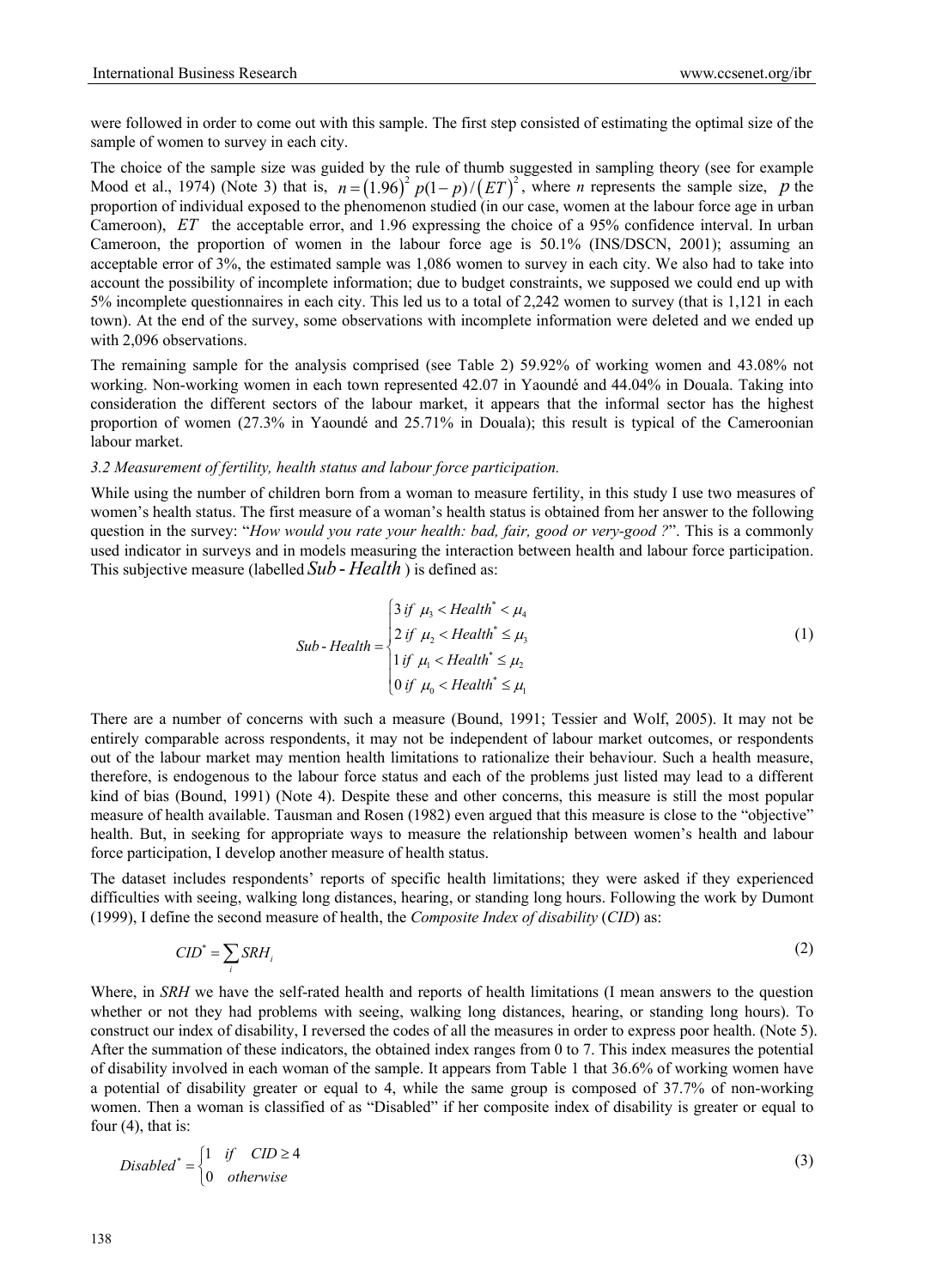The most notable difference between developed and developing countries labour markets concerns the economic opportunities available to job seekers. Unlike developed countries where almost all the workers are employees, labour markets in developing countries were first characterised by dualism (see Ranis, 1988 for a survey on dualism) and the last two decades have been marked by the emergence of the informal sector.

In Cameroon, the urban labour market is characterised by two homogeneous sectors (public and formal private) and a non-homogeneous one, the informal sector (Abessolo, 2001). The informal sector comprises self-employed, unpaid family workers and casual workers with reduced job security, hazardous working conditions, and dangerous work environments. Factors determining labour market decisions and outcomes are different from one sector to another. Thus, instead of the usual dichotomy "to work or not to work" observed in industrialised countries and used in many studies, this study generalizes the standard labour force participation model by expanding the set of alternatives to four: working either in the public sector, in the formal private sector, in the informal sector, or not working.

Let us assume that preferences are described by a well-behaved utility function, the maximum utility attainable by individual *i* if she chooses the participation status  $j$  ( $j=p$ ,  $fp$ ,  $inf$ ,  $np$ ), (Note 6), and that this indirect utility function is composed of stochastic  $(\varepsilon_{ji})$  and non-stochastic  $(S_{ji})$  components, the indirect utility function is given by Equation 4 and the probability  $P_{ji}$  for individual *i* to choose alternative *j* is given by Equation 5:

$$
V_{ji}^* = S_{ji} + \varepsilon_{ji} \tag{4}
$$

$$
P_{ji} = \text{Prob}\Big[S_{ji} - S_{ki} > \varepsilon_{ki} - \varepsilon_{ji}, k \neq j, k = p, fp, \inf np\Big] \tag{5}
$$

## **4. Estimation of the Econometric models and results**

#### *4.1. Model estimation*

The main objective of this study is to determine the influence of fertility and health status on female labour force participation. It explores the contextual factors across various sectors of the Cameroonian labour market using two indicators of health status. We consider the following simultaneous equations model:

$$
\begin{cases}\nY_1 = \alpha_f Y_2^* + \beta_f Y_3^* + \delta_f X_f + \varepsilon_f & (a) \\
Y_2^* = \alpha_s Y_1 + \beta_s Y_3^* + \delta_s X_s + \varepsilon_s & (b) \\
Y_3^* = \alpha_p Y_1 + \beta_p Y_2^* + \delta_p X_p + \varepsilon_p & (c)\n\end{cases}
$$
\n(6)

Where, equation *(a)* represents the fertility equation, *(b)* is the health equation and *(c)* the participation equation. Fertility  $(Y_1)$  is a function of the latent value of health status $(Y_2^*)$ , the participation status $(Y_3^*)$ , and exogenous variables $(X_f)$ ;  $\varepsilon_f$  represents the error term. Equations *(b)* and *(c)* are defined along the same lines.

The estimation procedure of Equation 6 involves two steps. In the first step, we estimate reduced form equations (see Equation 7).

$$
\begin{cases}\nY_1 = X\theta_f + \nu_f & (a) \\
Y_2^* = X\theta_s + \nu_s & (b) \\
Y_3^* = X\theta_p + \nu_p & (c)\n\end{cases}
$$
\n(7)

Predicted values from these estimates  $(\overline{Y}_1)$ ,  $(\overline{Y}_2)$  and  $(\overline{Y}_3)$  are replaced in the structural equations as expressed in Equation 8.

$$
\begin{cases}\nY_1 = \alpha'_{f} \overline{Y}_2 + \beta'_{f} \overline{Y}_3 + \delta'_{f} X_{f} + \varepsilon_{f} & (a) \\
Y_2^* = \alpha'_{s} \overline{Y}_1 + \beta'_{s} \overline{Y}_3 + \delta'_{s} X_{s} + \varepsilon_{s} & (b) \\
Y_3^* = \alpha'_{p} \overline{Y}_1 + \beta'_{p} \overline{Y}_2 + \delta'_{p} X_{p} + \varepsilon_{p} & (c)\n\end{cases}
$$
\n(8)

#### *4.2. Description of variables*

Female labour force participation is the main focus of this study, with special emphasis on the impact of fertility and health. The information in Table 3 displays a list of variables used in the estimations. Some descriptive statistics of the variables are presented in Table 4. The mean and the standard deviation of fertility are 2.59 and 2.38. A group mean comparison test between working women and those not working shows that working women have more children than those who do not work. The mean and standard deviation of self-reported health are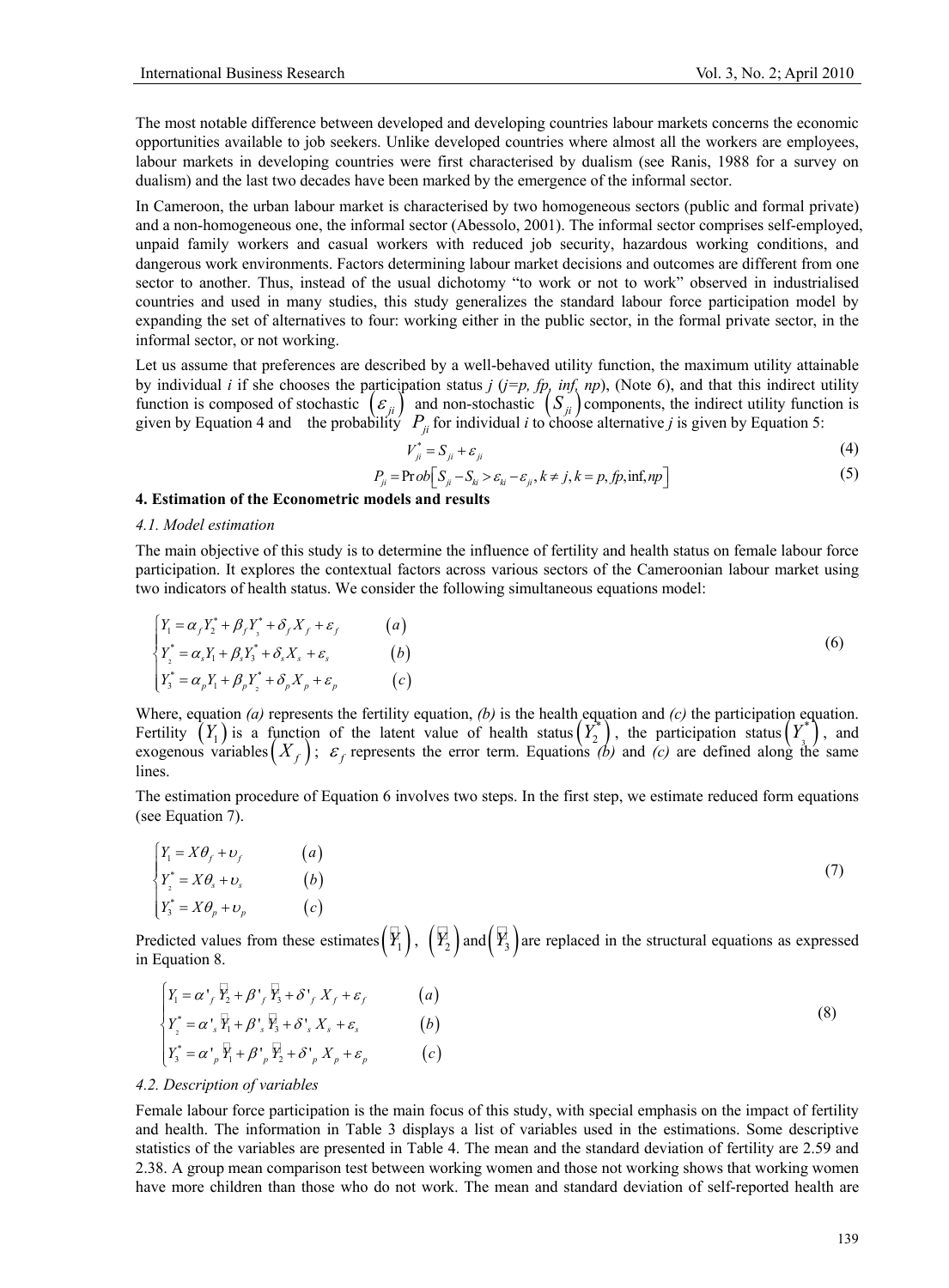1.76 and 0.92 respectively. Hence, on average the respondents report a *fair* health condition. (Note 7). The average age is 33.038 years, hence our sample is much younger than (closer to) the ones studied in the literature on health status (fertility) and labour supply. For example, the mean age of the sample studied in Leung and Wong (2002) was 43.1 years, (Note 8), while in the study of Iacovou (2001) the mean ages of the samples were 33 and 35 years. We offer here a brief discussion of some possible relationships between the variables and our dependent variables.

*Province*: A well-known result in demography states that people from regions with high rates of fertility tend to reproduce the same habits no matter the place they live (urban or rural areas), even if they have migrated to other regions (Locoh, 1988). In Cameroon, people from the northern part and from west province have a high propensity to fertility related behaviour.

While *Deaths* is meant to capture the replacement hypothesis, *Relatives and Child-non-charge* capture respectively the idea that procreation is influenced by the household structure, and the extent to which own-child rearing fees are supported by somebody else (mainly relatives). This practice is common in Cameroon.

*Education* is expected to exert a positive effect on health at least in two ways. First, it improves health by increasing knowledge and efficiency in the production of health capital. Second, more education may imply higher willingness to invest in long-term capital including health capital.

*A problem (14 days)* controls for short-term shocks which may affect perception of health. Since health is naturally determined, then after controlling for *long-term disease*, other behavioural variables (such as age and education, to name few) may not determine health.

## *4.3. Results*

The estimation results are presented in Tables 5 through 10. These results are obtained by using a 2SLS procedure. Two different specifications of the health equation are used and presented in all these tables. Specification (1) corresponds to estimates obtained using *Sub-health*, the self-reported health and (2) is obtained using the index of disability (*Disabled*).

## 4.3.1. The Fertility equation

Fertility is a count data variable and due to over-dispersion estimates is obtained using a negative binomial as suggested by Winkelmann (1997). We used the Consistent Akaike Information Criterion (CAIC) proposed by Gurmu and Trivedi (1996) to compare these specifications (Note 9). This test shows that both specifications do not differ.

It appears from the estimates that tertiary education has a negative impact on parity. This is consistent with the view that education increases the opportunity cost of female employment, and thus changes the objective conditions under which fertility decisions are taken (Ainsworth, 1988; Johnson-Hanks, 2002). Support from relatives in rearing children and the presence of other relatives in the household exert a positive influence on fertility. This result is a confirmation to the fact that, through reduced costs of rearing children, intra-family (and interfamily) solidarities hamper rational microeconomic behaviours (Rwenge, 1999), and leads to high levels of fertility. Health status exerts a positive and significant effect on fertility, but disability status does not. Participation in the labour market exerts a negative influence on fertility.

## 4.3.2. The Health equations

Health equations are estimated using probit (for *disability index*) and ordered probit (for *the self-reported health*). Our results show that controlling for short-term and long-term diseases reduces the impact of behavioural variables like age and education. Actually, age and health have a non-linear relationship, the disability status increases with age at a decreasing rate; education has no impact either on self-reported health or on the disability status, though from first stage results, it appears that education fosters health by reducing the probability of being disabled. These results are consistent with those obtained by Cai and Kalb (2004).

Fertility has a negative influence on health. It decreases the probability of reporting *very-good* health by 5.2% (while it increases the probability of reporting fair health by 5.8%). As expected, health limitations, long-term disease and problems within 14 days are found to be negatively related to health. Employment is found to be a significant determinant of health. Compared to non-employed women, public and informal workers are less likely to be disabled. Workers of the formal private sector, compared to non-workers, have a 40.4% higher propensity to declare *fair* health, a 14% lesser propensity to declare *good* health, and a 36.3% lesser propensity to declare *very-good* health. The positive effect of public and informal worker status on self-reported health indicates that justification bias is likely to be observed in these sectors. For instance in Cameroon, civil servants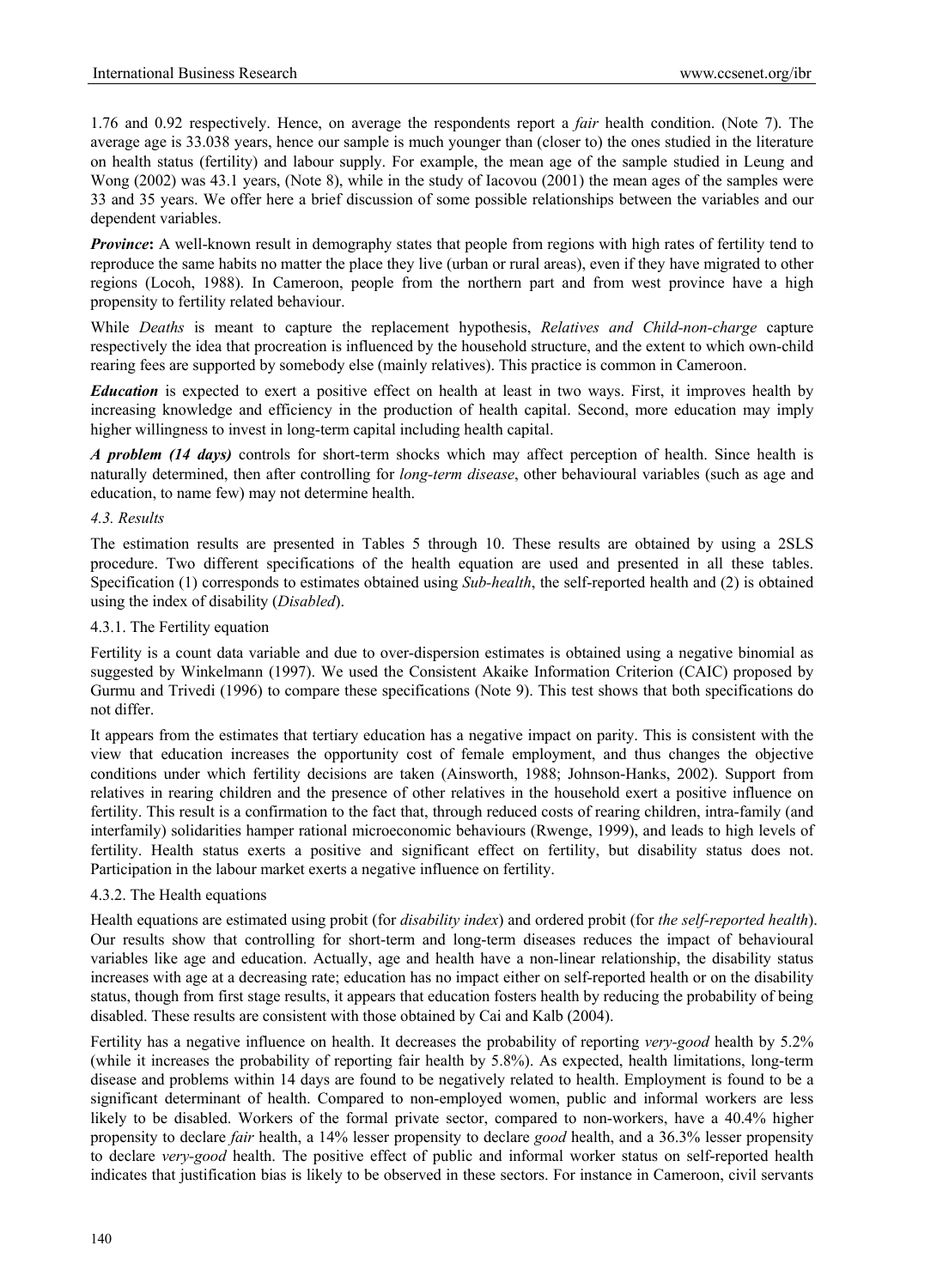usually justify absenteeism by reporting that they have health problems. All these considered, the influence of employment status on health differs from one sector to another. The negative impact is likely to be caused by bad working conditions and stress.

## 4.3.3. The Participation equations

The decision to participate in the labour force is influenced by age, education, marital status, fertility, health and the province of origin. There is a concave relationship between age and participation, the highest contribution to this result being observed in the formal private sector. Single women (single, separated, divorced and widowed) have a greater tendency to participate in the labour market than those who live with man (married and cohabiting) do. Relative Risk Ratios (RRR) between these two groups of women are 1.476 for the public sector, 1.718 for the formal private sector and 1.756 for the informal sector; they express greater propensity for singles to supply their labour.

In general, education increases the probability of labour force participation. But, there are differential effects across the various sectors. While the higher the level of education the higher the probability of working in the formal sector (private and public), in the informal sector higher levels of education reduce this probability. Compared to those who did not attend school, having a tertiary education induces a RRR (between working and not working) equal to 7.890 for the public sector, 2.238 for the formal private sector, and 0.172 for the informal sectors.

The origin of the woman has a significant impact of her participation in the private (formal and informal) sector. To compare the influence of the ethnic group of the woman on her choice of the labour market sector as suggested by Lanot and Muller (1997), RRR risk ratios using public sector as the base outcome were computed. These results show that, women from the northern part of Cameroon (compared to those from the littoral) are 25.74% less likely to work in the formal private sector and 30.82% less likely to work in the informal sector. For those from the southern part of the country, the RRR recorded was equal to 41.86% and 64.76% respectively. Unlike these groups, women from the grassroots (western provinces of the country) have a greater propensity to choose the private sector. These propensities are 27.15% and 100.2% higher for the formal private and informal sectors.

As far as fertility and health are concerned, estimates show that, fertility increases the probability of working by 2.4% in the public sector, by 1.7% in the formal private sector, and by 7.5% in the informal sector. Health status is a significant positive determinant of employment, but there are differentials in this influence across the sectors of the labour market. While, self-reported health induces a 2.4% increase in the probability of working in the public sector and a 4.7% increase for the formal private sector, the disability status reduces these probabilities by 8.1% and 22.2% (respectively for the public and private sectors). Influences on the informal sector participation decision are not significant.

## **5. Discussion and conclusion.**

This study aimed at determining the impact of fertility and health status on female labour force participation. Econometric analyses were based on a sample of urban workers aged 18 to 64 years old. In contrast to previous models in the literature, the study aimed to demonstrate the interrelationship between fertility and health status, and argued that failing to account for this interrelationship may lead to biased estimates of either the impact of health or fertility on female labour force participation. In this process, analyses show that it is not relevant to consider a single labour market as in the traditional neoclassical labour market; individual behaviours and labour force determinants differ across the various sectors.

The fact that the number of children exerts a positive influence on the participation contrasts with the results of other studies, which consider fertility as an exogenous variable. But this result is consistent with those of Cain and Dooley (1976), Hout (1978), and Iacovou (2001). The non-significant impact of fertility in the informal sector is close to the conclusions made by Hill and Stafford (1985).

The differential impacts on the participation of the self-reported health and the disability status were questioned. Therefore relative risk ratios were computed for fertility, self-reported health and disability status, and estimates reported in table 11. As a means of comparison between the two indicators, results show that the use of self-reported health leads to an upper-bias of the impact of health status on labour market participation.

Another result of this paper is the evidence that fertility determines health status and vice versa. These results suggest that estimates of either the impact of fertility or the influence of health status on women labour force participation must take into consideration the interrelationship between health and fertility.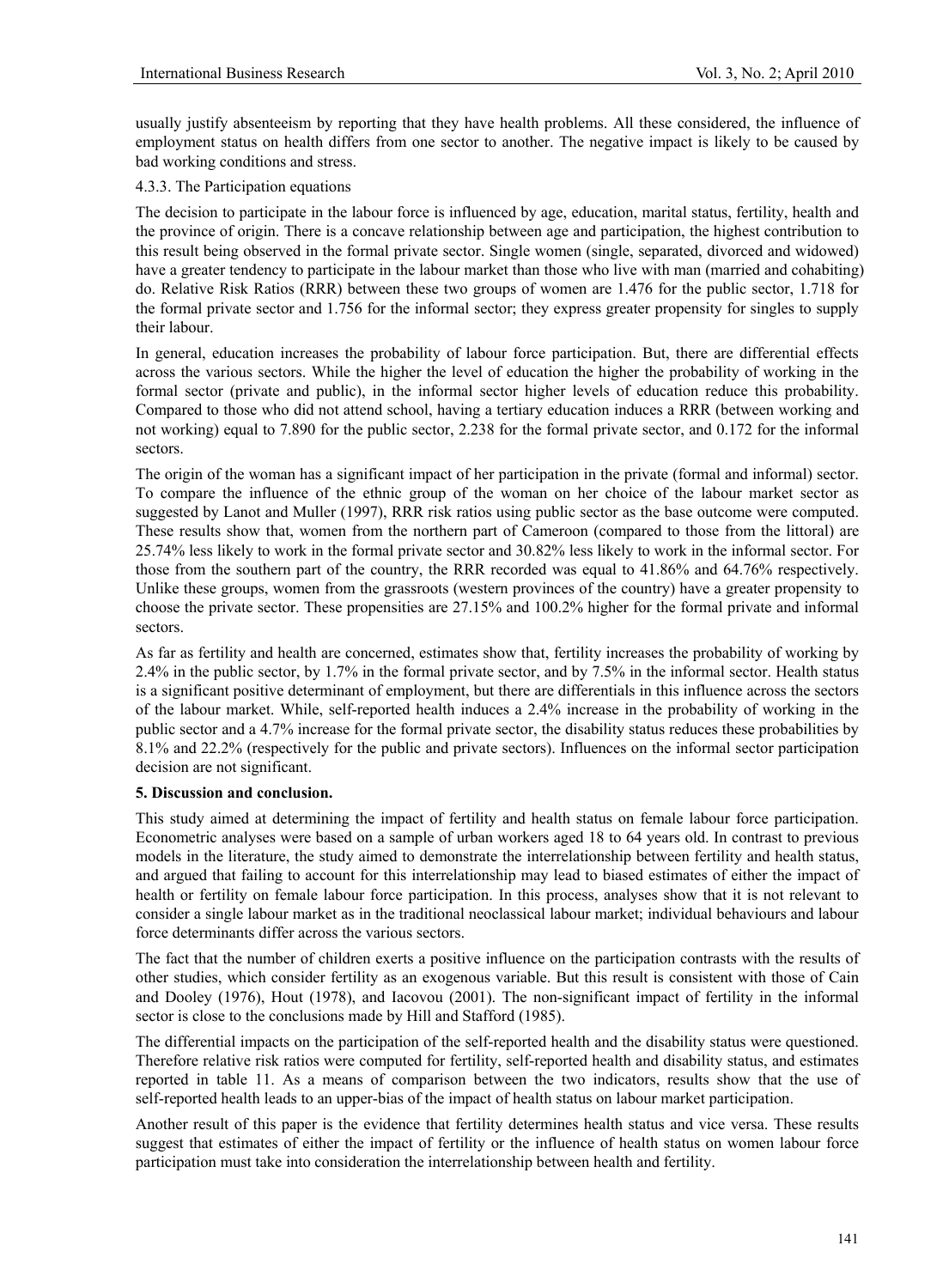Throughout this paper, we considered only 2SLS estimates of our multiple simultaneous equations model. However, one could argue that these equations could have been estimated jointly. Attempts in this direction have not been successful, as handling a trivariate model is technically and computationally difficult. We hope this attempt contributes to defining the steps of this line of inquiry.

#### **References**

Abessolo, Y. (2001). Segmentation du marché du travail urbain et pauvreté dans les pays en développement: le cas du Cameroun. *Revue Africaine des Sciences Economiques et de Gestion,* 3(1), 81–111

Adair, L.S. & Popkin, B.M. (1992). Prolonged lactation contributes to depletion of energy reserves of Filipino women. *Journal of Nutrition*, 122, 1643–1655

Adcock, C.J. (1997). Sample Size Determination: A Review. *The Statistician*, 46(2), Special Issue: Sample Size Determination, 261-283

Ainsworth, M. (1988). *Socioeconomic Determinants of Fertility in Cote d'Ivoire*. New Haven, Connecticut: Economic Growth Center, Yale University

Angrist, J.D. & Evans, W.N. (1998). Children and theirs parents' labour supply: Evidence from exogenous variation in family size. *The American Economic Review*, 88(3), 450–477

Bartel, A. & Taubman, P. (1979). Health and labour market success the role of various diseases. *Review of Economics and Statistics*, 61(1), 1–8

Benjamin, D. (1992). Household composition, labour markets, and labour demand: Testing for separation in agricultural households model. *Econometrica*, 60, 287–322

Bonin, H. & Euwals, R. (2002). Participation behaviour of East German women after German unification. CEPR Discussion Paper No 3201. London.

Bound, J. (1991). Self-reported versus objective measures of health in retirement models. *Journal of Human Resources,* 26(1), 106–138

Bound, J., Schoenbaum, M. Stinebrickner, T.R. & Waidmann, T. (1996). Race differences in labor force attachment and disability status. *Gerontologist*, 36, 311-321

Brewster, K.L. & Rindfuss, R.R. (2000). Fertility and women's employment in industrialized nations. *Annual Review of Sociology*, 26, 271–296

Cai, L. & Kalb, G. (2004). Health status and labour force participation: Evidence from the HILDA Data. Melbourne Institute of Applied Economic and Social Research Working Paper No. 4. Melbourne, Australia.

Cain, G.G. & Dooley, M. (1976). Estimation of a model of labour supply, fertility and wages of married women. *Journal of Political Economy*, 84(4), S179–S199.

Cain, G.G. (1966). *Labor force participation of married women*. Chicago: University of Chicago Press.

Chase, R. (1995). Women's labour force participation during and after communism: A case study. Economic Growth Center Working Paper No. 768. New Haven: Yale University.

Chirikos, T.N. (1993). The relationship between health and labor market status. *Annual Reviews of Public Health,*  14, 293–312.

Cramer, J.C. (1980). Fertility and female employment: Problems of causal direction. *American Sociological Review,* 45(2), 167–190.

Curie J. & Madrian, B.C. (1999). Health, health insurance and the labour market. In O. Ashenfelter & D. Card (Eds). *Handbook of Labor Economics*. Amsterdam: Noth Holland. (Volume 3).

Dumont, J.C. (1999). Santé, éducation et développement : une approche systémique de l'hétérogénéité du capital humain. Analyses théoriques et applications au cas de Madagascar. Thèse de Doctorat. Université Paris IX Dauphine.

Ekerdt, D.J., Baden, L., Bosse, R. & Dibbs, E. (1983). The effect of retirement on physical health. *American Journal of Public Health*, 73, 779–783.

Ellingsæter, A.L. & Ronsen, M. (1996). The dual strategy: motherhood and the work contract in Scandinavia. *European Journal of Population,* 12, 239–260.

Fong, M. & Lokshin, M. (2000). Child care and women's labor force participation in Romania. World Bank Working Paper No 2400. The World Bank, Washington, D.C.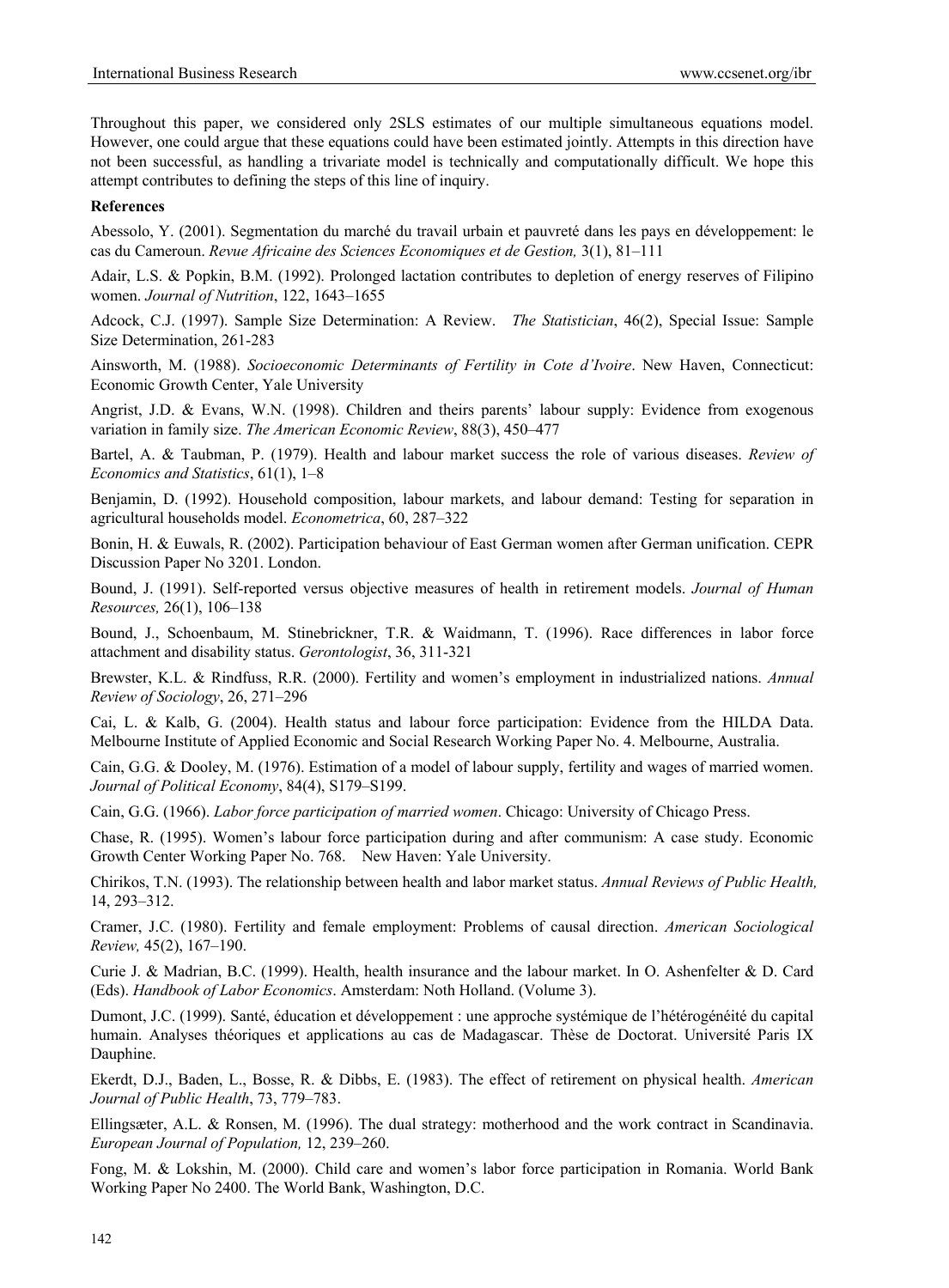Griliches, Z. & Intriligator, M.D. (1986). *Handbook of Econometrics*. Elsevier Science Publishers.

Gurmu, S. & Trivedi, P.K. (1996). Excess zeros in count models for recreation trips. *Journal of Business and Economic Statistics,* 14, 469–477.

Hausman, J.A. (1980). The effect of wages, taxes and fixed costs on women's labour force participation. *Journal of Public Economics*, 14, 161–194.

Haveman, R.H., Wolfe, B.L. & Warlick, J.L. (1988). Labour market behaviour of old men: Estimates from a trichotomous choice model. *Journal of Public Economics,* 36, 153–175.

Hill, C.R. &. Stafford, F.P. (1985). Lifetime fertility, child care, and labour supply. In F.T. Juster & F.P. Stafford (Eds). *Time, Goods, and Well-being,* University of Michigan.

Hill, M.A. (1983). Female labour force participation in developing and developed countries: Consideration of the informal sector. *The Review of Economics and Statistics*, 65(3), 459–468.

Hill, M.A. (1994). Female labour supply in Japan. Implications of the informal sector for labour force participation and hours of work. *Journal of Human Resources*, 24(1), 143–161.

Hout, M. (1978). The determinants of marital fertility in the United states, 1968–70: Inference from a dynamic model. *Demography*, 15(2), 132–159.

Iacovou, M. (2001). Fertility and female labour supply. Institute of Social and Economic Research Working Paper No. 19. University of Essex, Colchester.

INS/DSCN. (2001). *Deuxième enquête camerounaise auprès des ménages (ECAM-II)* : *Premiers résultats*. Institut National de la Statistique. Yaoundé, Cameroun.

Jejeebhoy, S.J. & Rao, S.R. (1995). Unsafe motherhood: A review of reproductive health. In M. Das Gupta, L.C. Chen & T.N. Krishnan (Eds). *Women's health in India: Risk and vulnerability*. Bombay, Oxford University Press.

Johnson-Hanks, J. (2002). The lesser shame: abortion among educated women in southern Cameroon. *Social Science and Medicine*, 55(8), 1337–1349.

Lanot, G. & Muller, C. (1997). Dualistic sector choice and female labour supply: evidence from formal and informal sectors in Cameroon. Centre for the Study of African Economies Working Paper Series No. 9. Oxford, United Kingdom.

Lavy, V., Palumbo, M. & Stern, S. (1995). Health care in Jamaica: Quality, outcomes, and labour supply. LSMS Working Paper No. 116.

Lelièvre, E. & Gauthier, A.H. (1994). L'emploi des femmes en Europe : inégalités, discontinuité, politiques sociales. In Mission recherche du ministère des Affaires sociales, de la Santé et de la Ville. *Rencontres et Recherches, comparer les systèmes de Protection Sociale en Europe*. Rencontres d'Oxford, 1 : 493–518.

Leung, S.F. & Wong, C.T. (2002). Health status and labor supply: Interrelationship and determinants. Mimeo. Hong Kong University of Science and Technology.

Locoh, T. (1988). Structure familiales et changements sociaux. In D. Tabutin (Ed.), *Population et sociétés en Afrique au Sud du Sahara*. Paris: l'Harmattan.

Marmot, M.G., Smith, G.D., Stansfeld, S., Patel, C. & North, F. (1991). Health inequalities among British civil servants: The Whitehall II study. *Lancet,* 337(6), 1387–1393.

Merchant, K. & Martorell, R. (1991). Frequent reproductive cycling: Does it lead to nutritional depletion of mothers?. *Progress in Food and Nutrition Science*, 12, 339-369.

Miller, J.E., Rodriguez, G. & Pebley, A.R. (1994). Lactation, seasonality, and mother's postpartum weight change in Bangladesh: An analysis of maternal depletion. *American Journal of Human Biology*, 6(4), 511–524.

Mincer, J. (1962). Labor force participation of married women: A study of labor supply. In H.G. Lewis (Ed.), *Aspects of Labor Economics*. Princeton, New Jersey: National Bureau of Economic Research, Princeton University Press.

Mroz, T.A. (1987). The sensitivity of an empirical model of married women's hours of work to economic and statistical assumptions. *Econometrica,* 55(4), 765–799.

Parsons, D. (1980). The decline in male labor force participation. *Journal of Political Economy*, 88, 117–134.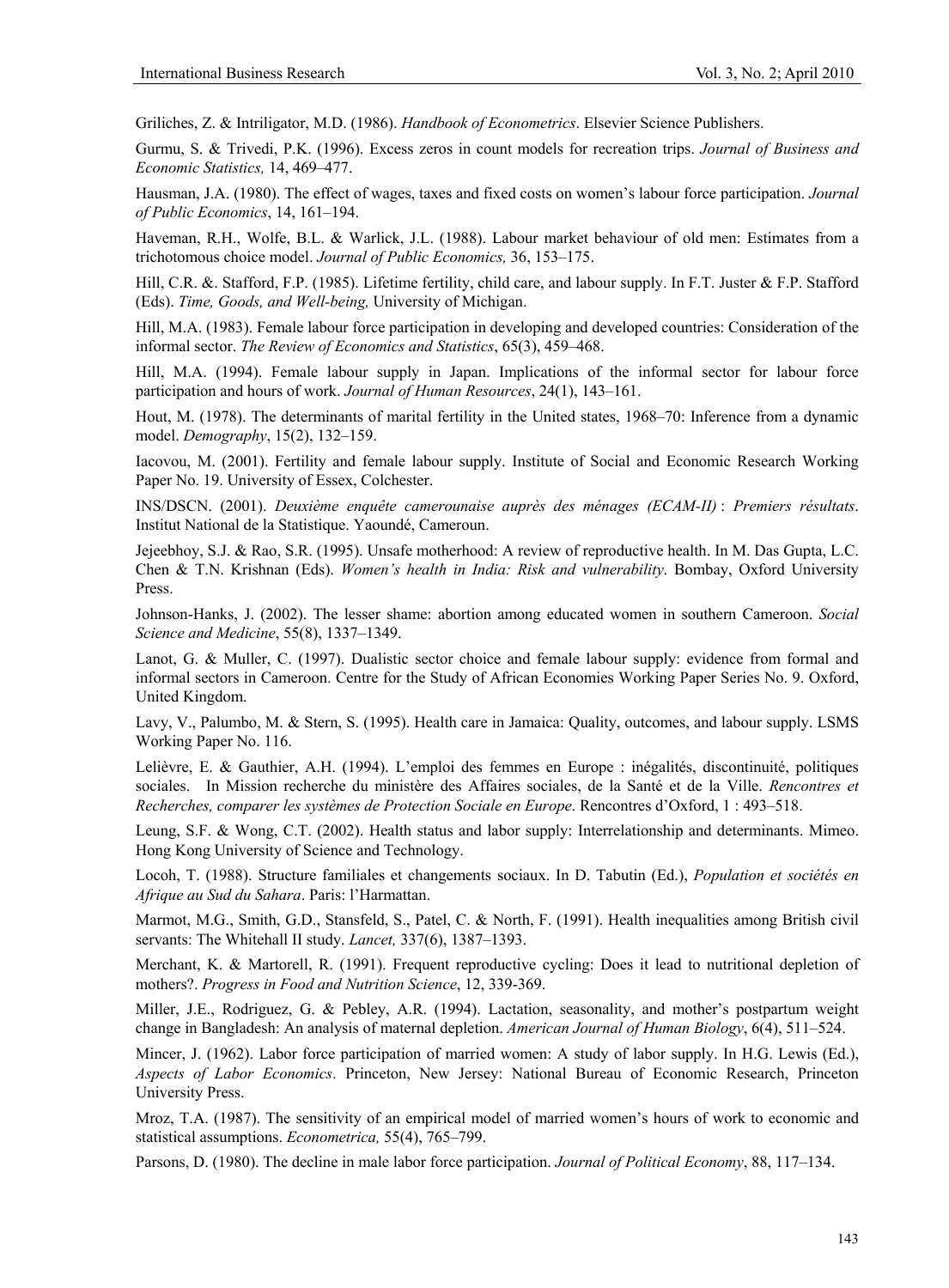Ranis, G. (1988). Analytics of development: Dualism. In H. Chenery and T.N. Srinivasan, (Eds.), *Handbook of Development Economics*. Elsevier (Volume 1).

Rindfuss, R.R., Cooksey, E.C. & Sutterlin, R.L. (1999). Young adult occupational achievement: Early expectations versus behavioural reality. *Work and Occupation*, 26, 220–263.

Rosenfeld, R.A. (1996). Women's work histories. *Population Development Review*, 22, S199–S222.

Ross, C.E. & Mirowsky, J. (1995). Does employment affect health?. *Journal of Health and Social Behavior*, 36(3), 230–243.

Rwenge, M. (1999). Changement social, structures familiales et fécondité en Afrique subsaharienne: Le cas du Cameroun. *Les Cahiers de l'IFORD*, n°26, Yaoundé.

Saget, C. (1999). The determinants of female labour supply in Hungary. *Economics of Transition*, 7(3), 575–591.

Scheffler, R. & Iden, G. (1974). The effect of disability on labor supply. *Industrial Labor Relations Review*, 28, 122–132.

Sickles, R.C. & Taubman, P. (1986). An analysis of the health and retirement status of the elderly. *Econometrica,* 54, 1339–1356.

Stern, S. (1989). Measuring the effect of disability on labour force participation. *The Journal of Human Resources*, 24(3), 361–395.

Tausman, P. & Rosen, S. (1982). Healthiness, education and marital status. In V. Fuchs, (Ed.). *Economic Aspects of Health*. Chicago: University of Chicago Press.

Tessier, P. & Wolf, F.C. (2005). Offre de travail et santé en France. *Economie et Prévisions,* 168(2), 1–40.

Velkoff, V.A. & Adlakha, A. (1998). Women of the world, women's health in India. *The Official Statistics,* 3, 1–11.

Weller, R.H. (1977). Wife's employment and cumulative size in the United States, 1970 and 1960. *Demography*, 14(1), 43–65.

WHO. (1995). *The use and interpretation of anthropometry*. Geneva: World Health Organization.

Winkelmann, R. (1997). *Econometric analysis of count data*. 2<sup>nd</sup> Edition. Berlin Heidelberg, New York: Springer Verlag.

## **Notes**

Note 1. Chirikos (1993) and Curie and Madrian (1999) review the literature on this issue.

Note 2. In 2004, the fertility rate was 5.0 in Cameroon, the highest (6.1) being observed in rural areas (INS/DNSC, 2004). About 45% of women suffer from anaemia; those who have a child are almost 49%, the highest rates being observed in urban areas (54% in Yaoundé, 44% in Douala, and 42 % in rural areas). Female nutritional status (measured by the Body Mass Index), an important determinant of female mortality (WHO, 1995), is also a concern in Cameroon: 7% of women have a BMI less than 18.5 and 29% are over 25, the highest BMI being observed in Yaoundé and Douala (25.5). These results in high maternal mortality rates: between 1998 and 2004, the rate was evaluated at 669 female deaths for 100,000; this rate is far higher than that observed in developed countries.

Note 3. According to the sampling theory, when computing the probability p, the acceptable error is minimum when the population variance is set equal to  $p(1-p)/n$  and the studied phenomenon approximated to a normal distribution. Then using the Moivre-Laplace theorem, the sample size is determined using the formula, where represents the p-value of the normal distribution  $N(0; 1)$ . See also Adcock (1997) for further details on sample size determination.

Note 4. Lack of comparability across individuals represents measurement error that is likely to lead to underestimates of the impact of health on labour force participation, while the endogeneity of self-reported health is likely to lead to overestimates. Biased estimates of health's impact on outcomes will also bias coefficients on any variable correlated with health. Finally, the dependence of self-reported health on economic characteristics will bias estimates of the impact of economic variables on participation, even if one correctly measures the impact of health itself.

Note 5. The Sub-Health was recoded as follows: Very-good = 0,  $Good = 1$ ,  $Fair = 3$  and  $Bad = 4$ . Then health limitations were coded:  $No = 0$  and  $Yes = 1$ .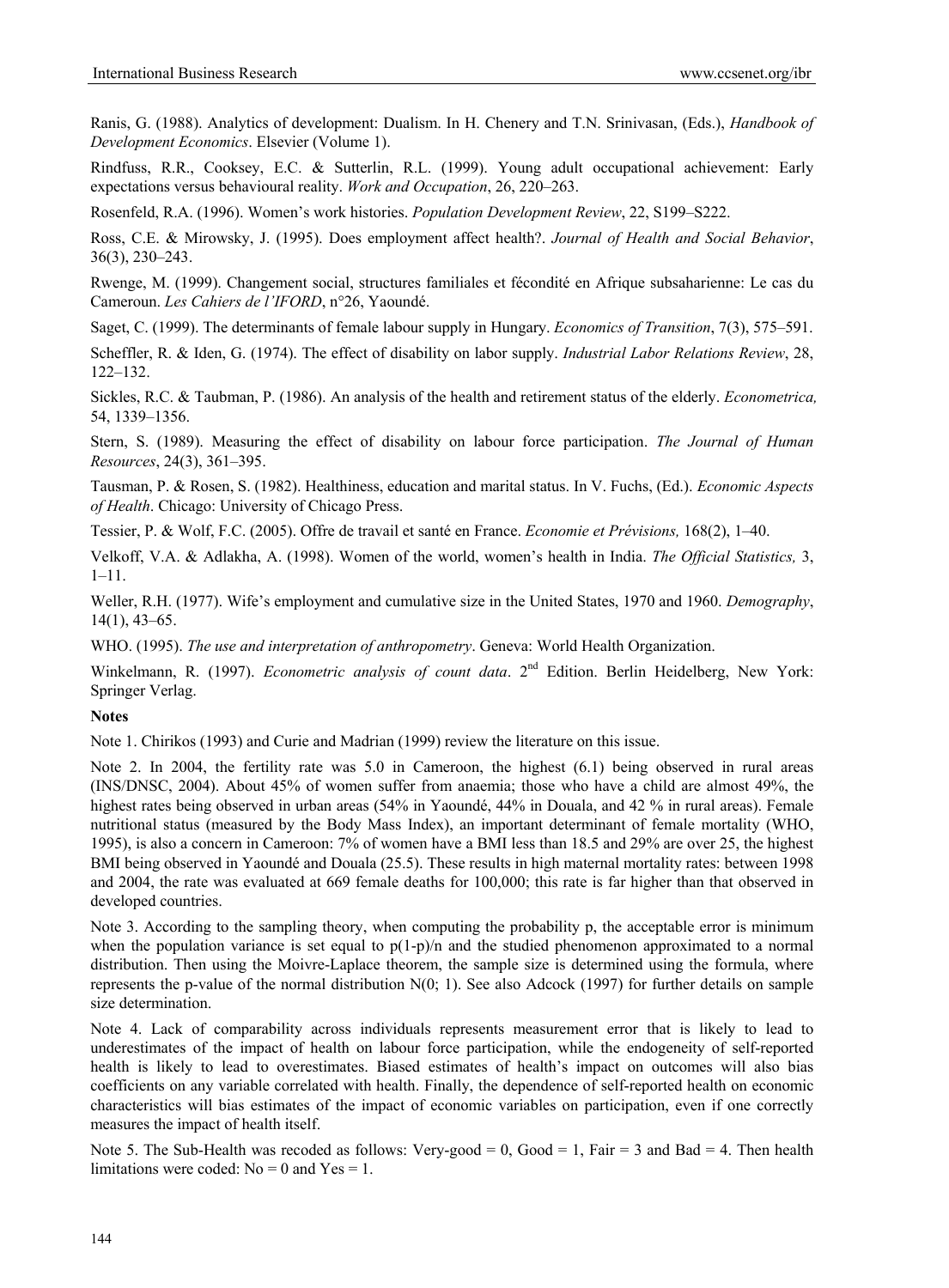Note 6.  $p =$  public sector; fp =formal private sector; inf = informal sector; np = non-participation.

Note 7. The sample mean 1.762882 is statistically equal to 2 as the t-ratio is equal to  $(0.237/0.925)$  and Pr(|T| >  $|t|$ ) = 0.0000.

Note 8. In the study by Sickles and Taubman (1986) of the relationship between health and labour force participation, the mean age is 63.3 years.

Note 9. where, represents the value of likelihood function, is the number of parameters and refers to the number of observations. For both specifications, CAIC is equal to 6870.167 and 6869.48.

Table 1. Characteristics of the final sample of women surveyed.

|                        | Yaoundé | Douala | Total |
|------------------------|---------|--------|-------|
| Number of observations | 1022    | 1074   | 2096  |
| Not working            | 430     | 473    | 903   |
| Public sector          | 159     | 95     | 254   |
| Formal private sector  | 154     | 230    | 384   |
| Informal sector        | 279     | 276    | 555   |

*Source:* From the survey.

Table 2. Prevalence of potential disability in the sample

|                    | <b>Values</b>  | Not employed <sup>s</sup> | <b>Employed</b> <sup><i>s</i></sup> |
|--------------------|----------------|---------------------------|-------------------------------------|
|                    |                | 14,6                      | 14,4                                |
|                    |                | 22,8                      | 23,5                                |
|                    | $\overline{c}$ | 21,3                      | 25,7                                |
| Composite Index of | $\mathbf{R}$   | 17,8                      | 19,6                                |
| <b>Disability</b>  |                | 13,0                      | 10,1                                |
| (CID)              |                | 5,3                       | 4,6                                 |
|                    | 6              | 3,4                       | 2,0                                 |
|                    |                | 4,0                       | 0,1                                 |
| Total              |                | 100                       | 100                                 |

**(***\$***)** Values represent percentages of women concerned with each level of disability. *Source: Author's construction*.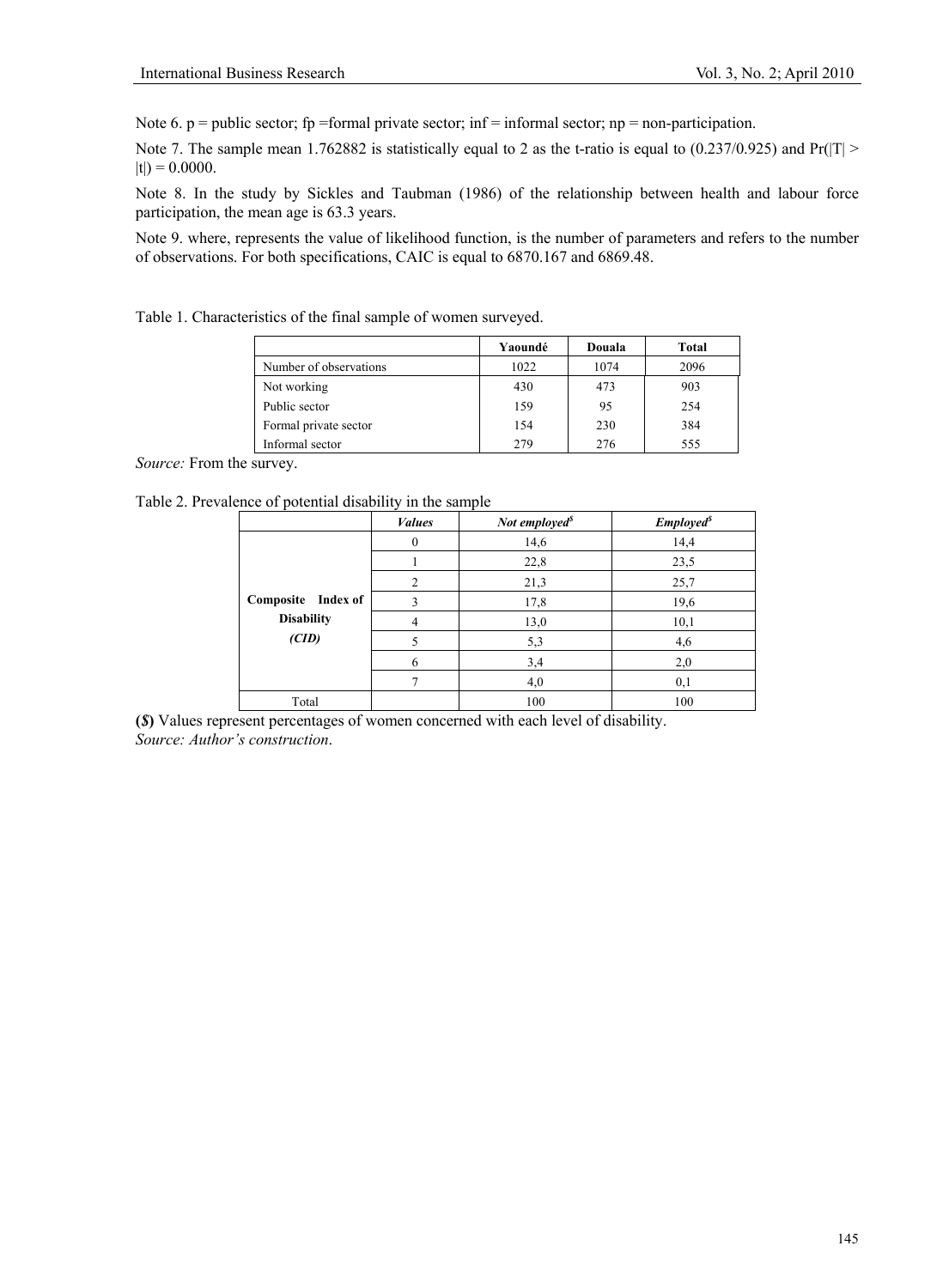|  |  |  |  | Table 3. Description of variables |
|--|--|--|--|-----------------------------------|
|--|--|--|--|-----------------------------------|

| <b>Variables</b>          | <b>Description</b>                                                                              |
|---------------------------|-------------------------------------------------------------------------------------------------|
| Participation             | $1 =$ if employed in the public sector; $2 =$ formal private sector; $3 =$                      |
|                           | informal sector; $0 = not$ employed.                                                            |
| Fertility                 | Fertility refers to the parity, that is, the number of children born to a woman at the          |
|                           | date of the survey.                                                                             |
| Child-non-charge          | Number of children whose charges are not supported by the woman nor her                         |
|                           | husband.                                                                                        |
| Deaths                    | Number of own child born alive who died.                                                        |
| Relatives                 | Number of relatives (other children and adults) living in the same house with the               |
|                           | woman.                                                                                          |
| <b>Health status</b>      |                                                                                                 |
| Sub-health                | Self-rated health: $0 = bad$ ; $1 = fair$ ; $2 = good$ ; $3 = very-good$ .                      |
| Problems (14 days)        | 1 if the respondent has any health-related problem in the last 14 days before the               |
|                           | survey, 0 otherwise.                                                                            |
| Long-term disease         | 1 if the respondent has any disease which has lasted more than one month.                       |
| <b>Health limitations</b> |                                                                                                 |
| Mobility/standing         | Each of these variables is dummy coded 1 if the woman reports a health problem                  |
| Watching/hearing          | related to it and 0 otherwise.                                                                  |
| <b>Disabled</b>           | 1 if the composite index of disability, $CID \ge 4$ and 0 otherwise.                            |
| Education                 | Highest level of education (for those who completed schooling). Education was                   |
|                           | classified in four levels: $0 = no$ education; $1 = primary$ ; $2 = secondary$ ; $3 = tetriary$ |
|                           | (university and other related categories of higher education).                                  |
| Age                       | Continuous variable ranges from 18 to 64.                                                       |
| Age $^{2}/100$            | Age squared divided by 100.                                                                     |
| Single                    | 1 if the respondent is single, separated, divorced or widowed; 0 if the respondent              |
|                           | cohabitates or is married.                                                                      |
| Religion                  | 1 if Catholic; $2 =$ Protestant; $3 =$ Muslims, $4 =$ Otherwise. These categories were          |
|                           | transformed into specific dummies.                                                              |
| Province                  | Cameroon has 10 provinces out of which, we defined 5 groups according to social                 |
|                           | habits and customs. We have:                                                                    |
|                           | 1 = North grouping the Far-North, North, and Adamaoua provinces;                                |
|                           | $2$ = Central province;                                                                         |
|                           | 3 = South is composed of South and East provinces;                                              |
|                           | 4 = West comprised the West, North-West and South-West provinces;                               |
|                           | $5 =$ Littoral province.                                                                        |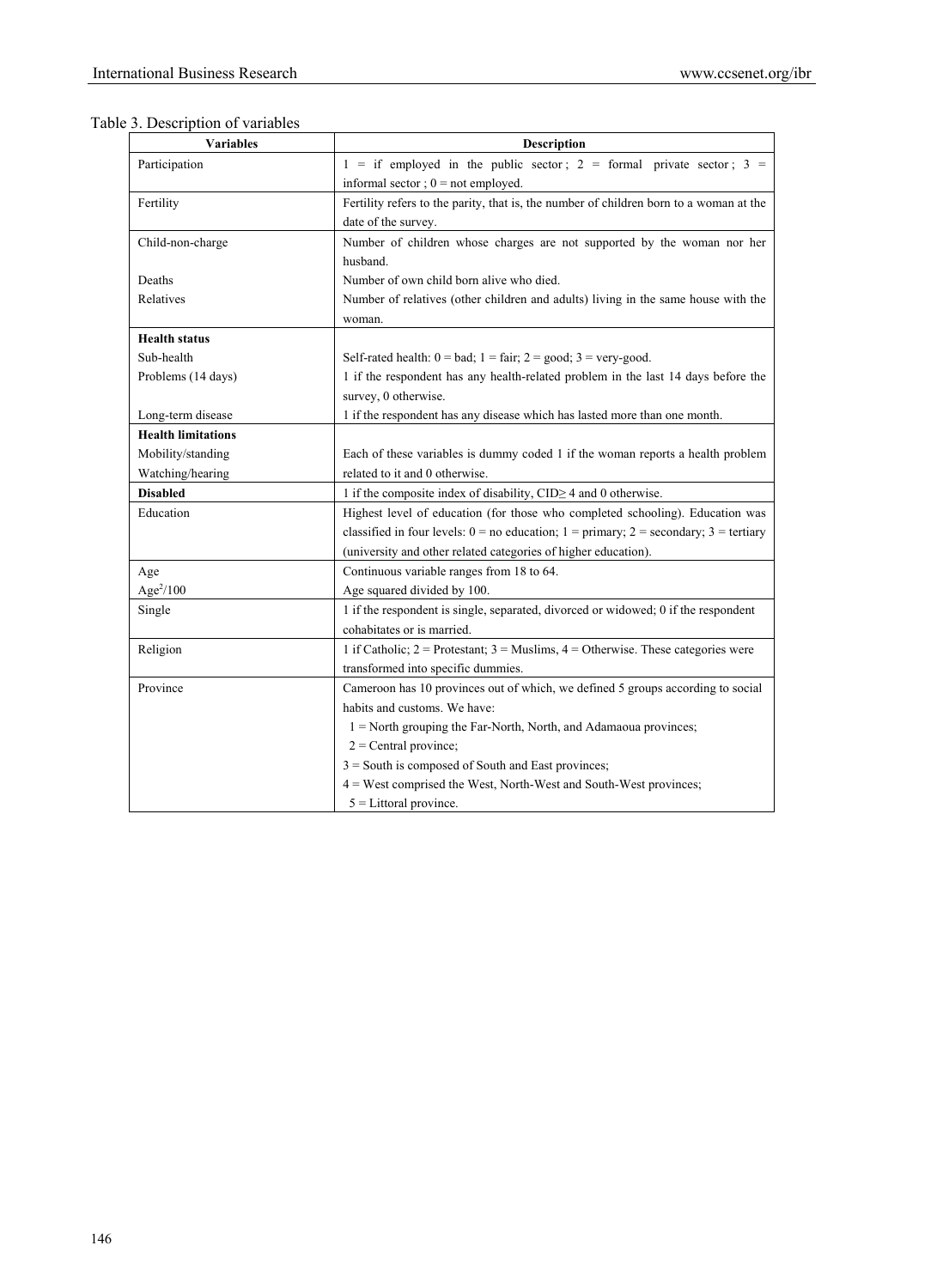| <b>Variables</b>          | Mean      | <b>Standard Deviation</b> | Min              | Max            |
|---------------------------|-----------|---------------------------|------------------|----------------|
| Participation             | 1.281966  | 1.262713                  | $\mathbf{0}$     | 3              |
| Fertility                 | 2.594943  | 2.384027                  | $\overline{0}$   | 14             |
| Child-non-charge          | 0.3330153 | 1.097525                  | $\mathbf{0}$     | 14             |
| Deaths                    | 0.2977099 | 0.7932378                 | $\theta$         | 14             |
| Relatives                 | 3.029103  | 2.595317                  | $\mathbf{0}$     | 10             |
| <b>Health status</b>      |           |                           |                  |                |
| Sub-health                | 1.762882  | 0.9256752                 | $\mathbf{0}$     | 3              |
| Problems (14 days)        | 0.365458  | 0.4816733                 | $\mathbf{0}$     | $\mathbf{1}$   |
| Long-term disease         | 0.2437977 | 0.4294745                 | $\mathbf{0}$     | $\mathbf{1}$   |
| <b>Health Limitations</b> |           |                           |                  |                |
| Mobility                  | 0.1665076 | 0.3726246                 | $\theta$         | 1              |
| Standing                  | 0.2676527 | 0.4428411                 | $\mathbf{0}$     | 1              |
| Watching                  | 0.4446565 | 0.4970462                 | $\theta$         | 1              |
| Hearing                   | 0.1292939 | 0.335605                  | $\mathbf{0}$     | $\mathbf{1}$   |
| <b>Disabled</b>           | 0.197042  | 0.3978592                 | $\boldsymbol{0}$ | $\mathbf{1}$   |
| <b>Education</b>          | 3.9375    | 1.899731                  | $\mathbf{0}$     | $\overline{7}$ |
|                           |           |                           |                  |                |
| Primary                   | 0.1397901 | 0.3468519                 | $\mathbf{0}$     | 1              |
| Secondary                 | 0.6402672 | 0.4800365                 | $\boldsymbol{0}$ | $\mathbf{1}$   |
| Tertiary                  | 0.158874  | 0.3656458                 | $\mathbf{0}$     | $\mathbf{1}$   |
| Age                       | 33.03865  | 10.02098                  | 18               | 64             |
| Single                    | 0.4255725 | 0.4945475                 | $\theta$         | $\mathbf{1}$   |
|                           |           |                           |                  |                |
| Religion                  | 1.918416  | 1.45071                   | $\boldsymbol{0}$ | $\tau$         |
| Catholic                  | 0.5267176 | 0.4994048                 | $\boldsymbol{0}$ | 1              |
| Protestant                | 0.3024809 | 0.459442                  | $\mathbf{0}$     | 1              |
| Muslim                    | 0.057729  | 0.2332859                 | $\mathbf{0}$     | 1              |
|                           |           |                           |                  |                |
| <b>Province</b>           | 5.33063   | 2.807922                  | $\mathbf{0}$     | 10             |
| North                     | 0.0500954 | 0.2181939                 | $\theta$         | $\mathbf{1}$   |
| Centre                    | 0.3010496 | 0.4588237                 | $\mathbf{0}$     | $\mathbf{1}$   |
| South                     | 0.1402672 | 0.3473469                 | $\mathbf{0}$     | 1              |
| West                      | 0.3401718 | 0.4738798                 | $\boldsymbol{0}$ | 1              |
| Littoral                  | 0.1669847 | 0.3730512                 | $\mathbf{0}$     | $\mathbf{1}$   |

Table 4. Descriptive statistics of variables  $(N = 2,096)$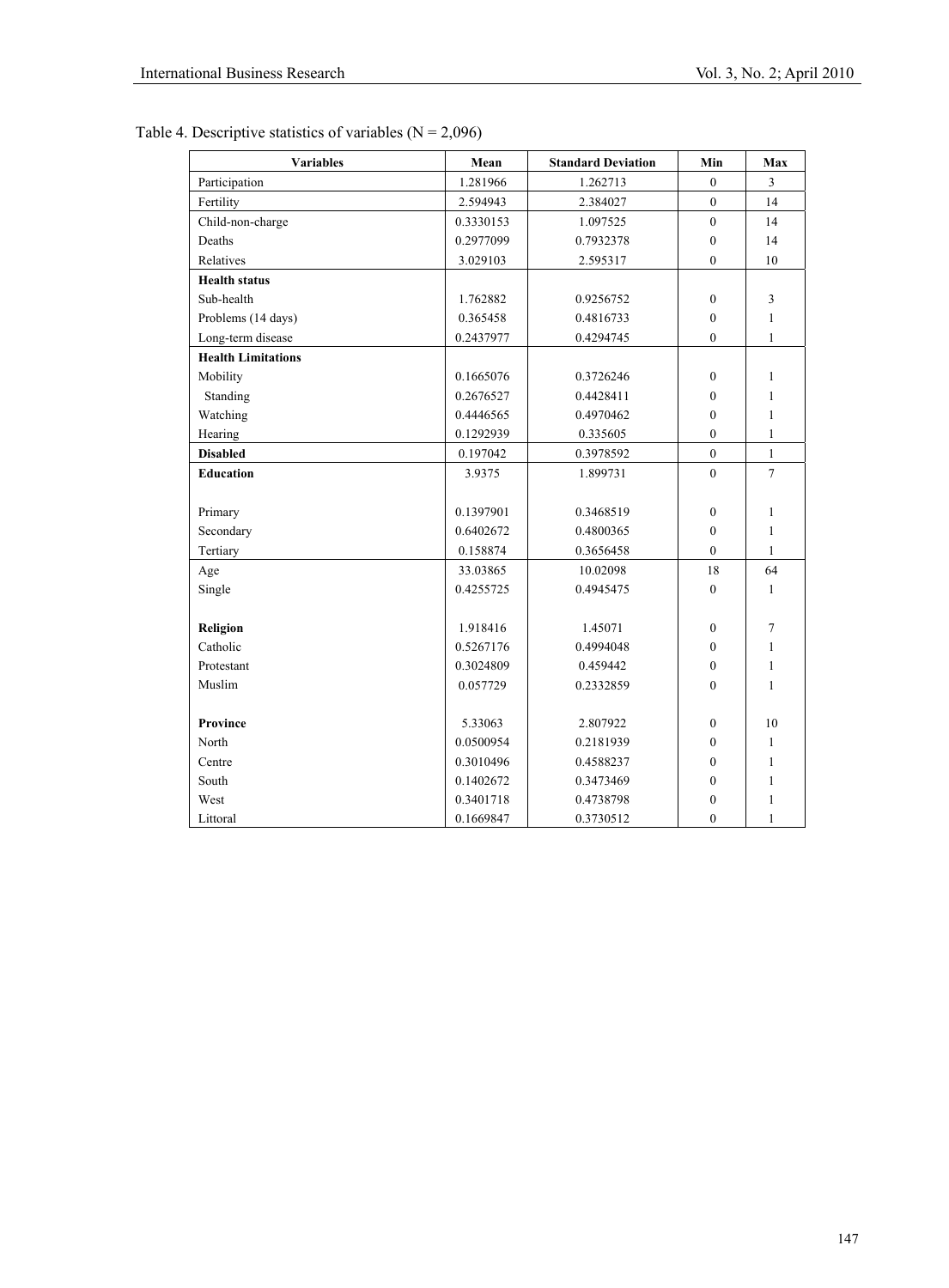|                                  | Coefficients        |                     |  |
|----------------------------------|---------------------|---------------------|--|
| <b>Variables</b>                 |                     | (t-student)         |  |
|                                  | (1)                 | (2)                 |  |
| Age                              | 0,172               | 0,173               |  |
|                                  | $(11,36)$ ***       | $(11,35)$ ***       |  |
| Age $^{2}/100$                   | $-0,182$            | $-0,184$            |  |
|                                  | $(-9,71)$ ***       | $(-9,80)$ ***       |  |
| Single                           | $-0,242$            | $-0,236$            |  |
|                                  | $(-7, 45)$ ***      | $(-7,02)$ ***       |  |
| <b>Education</b>                 |                     |                     |  |
| Primary                          | 0,053               | 0,052               |  |
|                                  | (0,97)              | (0, 91)             |  |
| Secondary                        | $-0,081$            | $-0,092$            |  |
|                                  | $(-1,22)$           | $(-1, 40)$          |  |
| Tertiary                         | $-0,499$            | $-0,841$            |  |
|                                  | $(-4,99)$ ***       | $(-4,97)$ ***       |  |
| Child-non-charge                 | 0,098               | 0,099               |  |
|                                  | $(7,01)$ ***        | $(7,17)$ ***        |  |
| Deaths                           | 0,219               | 0,219               |  |
|                                  | $(10, 43)$ ***      | $(10,30)$ ***       |  |
| Relatives                        | 0,102               | 0,102               |  |
|                                  | $(16,76)$ ***       | $(17,06)$ ***       |  |
| Health status (predicted)        |                     |                     |  |
| Sub-Health                       | 0,046               |                     |  |
|                                  | $(1,88)$ *          |                     |  |
| Disabled                         |                     | $-0,153$            |  |
|                                  |                     | $(-1, 38)$          |  |
| Participation status (predicted) |                     |                     |  |
| Public                           | $-0,468$            | $-0,558$            |  |
|                                  | $(-2,12)$ **        | $(-2,30)**$         |  |
| Formal private                   | $-0,466$            | $-0,403$            |  |
|                                  | $(-1, 78)^*$        | $(-1,37)$ ***       |  |
| Informal                         | $-0,750$            | $-0,868$            |  |
|                                  | $(-3,75)$ ***       | $(-4,01)$ ***       |  |
|                                  |                     |                     |  |
| Constant                         | $-2,589$            | $-2,576$            |  |
|                                  | $(-10,03)$ ***      | $(-10,02)$ ***      |  |
|                                  |                     |                     |  |
| Lnalpha                          | $-16,915(0,120)$    | $-17,113(0,117)$    |  |
|                                  |                     |                     |  |
| alpha                            | 4,50e-08 (5,41e-09) | 3,70e-08 (4,34e-09) |  |
|                                  |                     |                     |  |
| Observations =                   | 2064                | 2064                |  |
| Wald $(13)$ =                    | 2688,90             | 2685,49             |  |
| $Prob > chi2 =$                  | 0,0000              | 0,0000              |  |
| Log pseudolikelihood             | -3374,9731          | -3374,3135          |  |

Table 5. Second stages maximum likelihood estimates of fertility equation

Dependent variable: **Fertility**; (1) is estimated using *Sub-Health* as the health indicator*;* (2) is estimated using *Disabled* as the health indicator. Variables *No-education, Other religions, Not-employed,* are base outcomes for education, religion, participation status. Values within parentheses under estimators represent *t*-Student. \*\*\*(\*\*){\*} significant at  $0.000(0.005)$  {0.01}.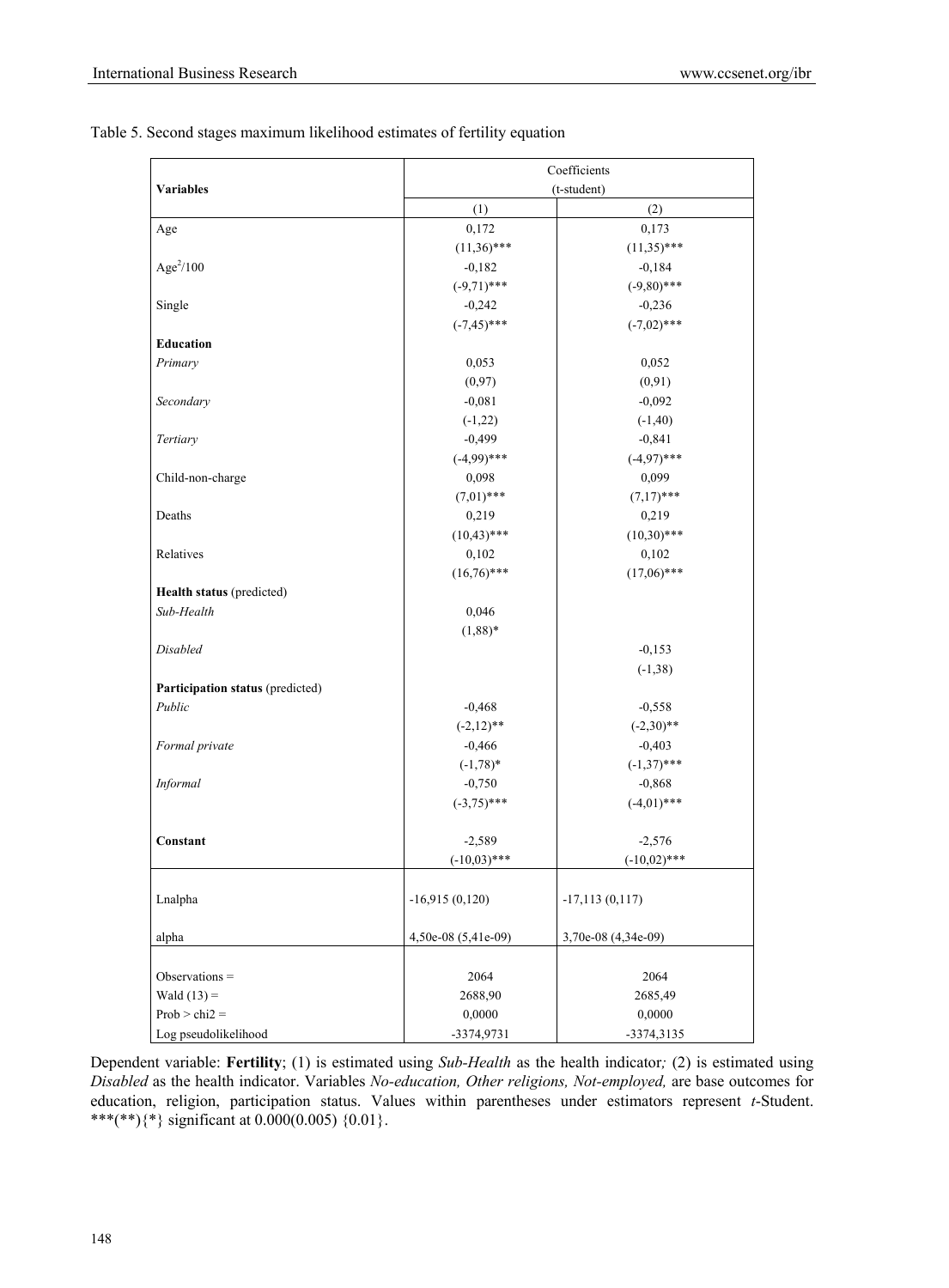Table 6. Second stages maximum likelihood estimates of health equations

|                                  | Coefficients (t-student) |                 |  |  |
|----------------------------------|--------------------------|-----------------|--|--|
| <b>Variables</b>                 | Sub-health               | <b>Disabled</b> |  |  |
| Age                              | 0,053                    | 0,127           |  |  |
|                                  | $(1,80)*$                | $(2,08)$ ***    |  |  |
| $Age^2/100$                      | $-0,080$                 | $-0,105$        |  |  |
|                                  | $(-2,29)$ **             | $(-2,02)$ **    |  |  |
| Education                        |                          |                 |  |  |
| Primary                          | 0,115                    | $-0,175$        |  |  |
|                                  | (0, 94)                  | $(-1,04)$       |  |  |
| Secondary                        | 0,175                    | $-0,023$        |  |  |
|                                  | (1, 33)                  | $(-0,13)$       |  |  |
| Tertiary                         | 0,121                    | $-0,379$        |  |  |
|                                  | (0,65)                   | $(-1, 51)$      |  |  |
| Fertility (predicted)            | $-0,188$                 | 0,005           |  |  |
|                                  | $(-2,64)$ **             | (0,04)          |  |  |
| Participation status (predicted) |                          |                 |  |  |
| Public                           | 0,304                    | $-4,097$        |  |  |
|                                  | (0,79)                   | $(-6,40)$ ***   |  |  |
| Formal Private                   | $-1,294$                 | $-0,970$        |  |  |
|                                  | $(-2,55)$ **             | $(-1, 34)$      |  |  |
| Informal                         | 0,034                    | $-3,274$        |  |  |
|                                  | (0,09)                   | $(-6, 43)$ ***  |  |  |
| <b>Health limitations</b>        |                          |                 |  |  |
| Mobility                         | $-0,336$                 |                 |  |  |
|                                  | $(-4,56)$ ***            |                 |  |  |
| Watching                         | $-0,096$                 |                 |  |  |
|                                  | $(-1, 82)^*$             |                 |  |  |
| Hearing                          | $-0,217$                 |                 |  |  |
|                                  | $(-2,70)**$              |                 |  |  |
| Problems (14 days)               | $-0,905$                 | 0,649           |  |  |
|                                  | $(-15,37)$ **            | $(8,37)$ ***    |  |  |
| Long-term disease                | $-0,799$                 | 0,705           |  |  |
|                                  | $(-10,98)$ ***           | $(8,25)$ ***    |  |  |
| <b>Ancyllary parameters</b>      |                          |                 |  |  |
| $\mu_{\rm l}$                    | $-1,837$                 |                 |  |  |
| $\mu_{2}$                        | (0, 495)                 |                 |  |  |
| $\mu$ <sub>3</sub>               | $-0,246$                 |                 |  |  |
|                                  | (0, 493)                 |                 |  |  |
| Constant                         | 0,811                    |                 |  |  |
|                                  | (0, 493)                 |                 |  |  |
|                                  |                          | $-2,781$        |  |  |
|                                  |                          | $(-3,83)$ **    |  |  |
| Observations $=$                 | 2096                     | 2096            |  |  |
| Wald chi2 $(14)$ $[(11)] =$      | 690,35                   | 428,77          |  |  |
| $Prob > chi2 =$                  | 0,0000                   | 0,0000          |  |  |
| Pseudo $R2 =$                    | 0,1437                   | 0,12462         |  |  |
| Log likelihood $=$               | $-2295,744$              | $-784,0628$     |  |  |

Dependent variable: **Health Status**; Variables *No-education, Not-employed,* are base outcomes for education, participation status. Values within parentheses under estimators represent *t*-Student. \*\*\*(\*\*){\*} significant at  $0.000(0.005)$  {0.01}.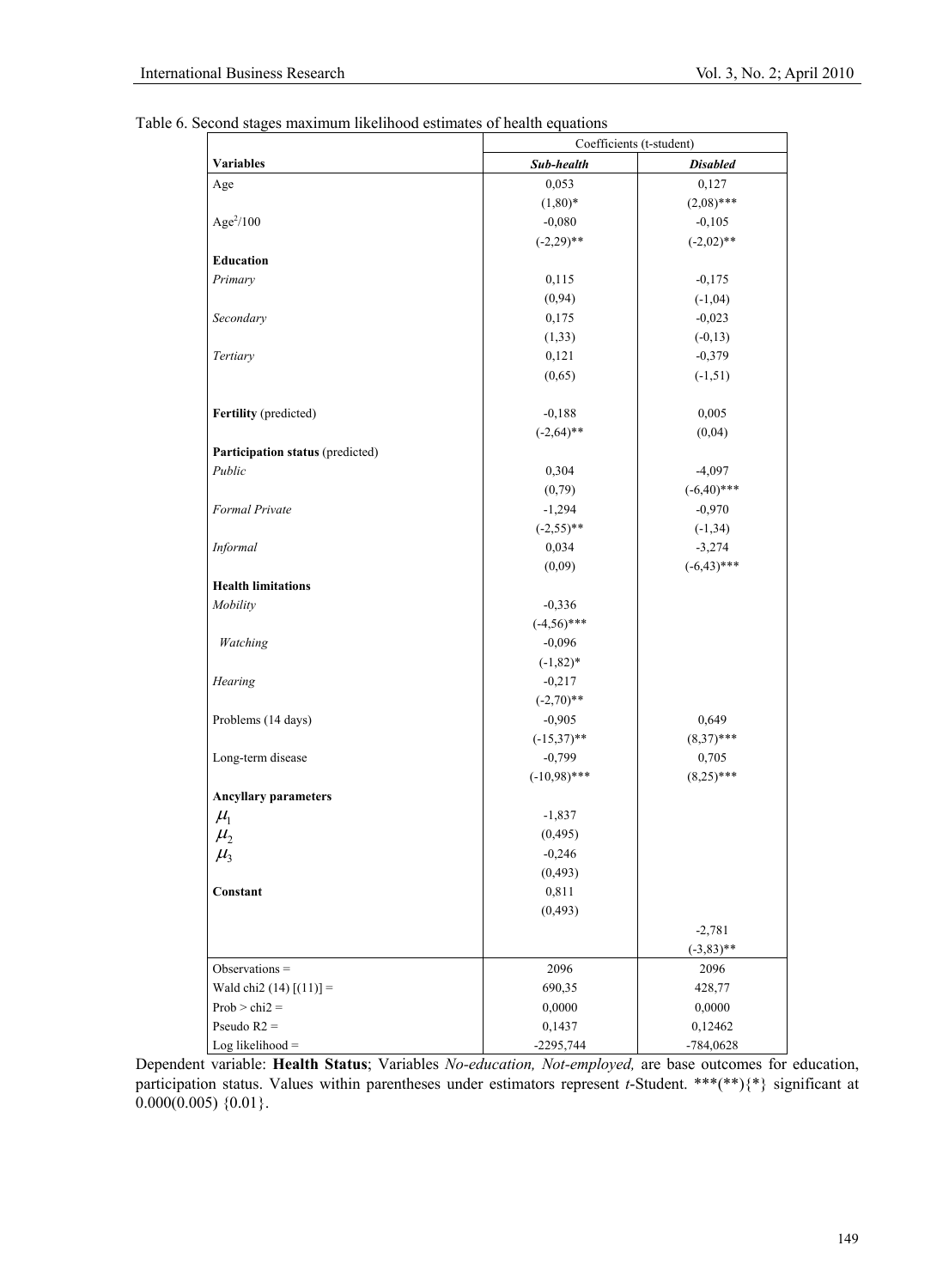| Table 6. (continued): Marginal effects |  |  |  |  |
|----------------------------------------|--|--|--|--|
|----------------------------------------|--|--|--|--|

|                                 |               | Disabled       |                |                |
|---------------------------------|---------------|----------------|----------------|----------------|
| <b>Variables</b>                | Fair          | Good           | Very-good      |                |
| Age                             | $-0.016$      | 0,006          | 0,015          | 0,029          |
|                                 | $(-1,79)*$    | $(1,77)^*$     | $(1,79)^*$     | $(2,90)$ ***   |
| Age $^{2}/100$                  | 0,025         | $-0,008$       | $-0,022$       | $-0,024$       |
|                                 | $(2,29)$ **   | $(-2,25)$ **   | $(-2,29)$ **   | $(-2,03)$ **   |
| <b>Education</b>                |               |                |                |                |
| Primary                         | $-0,036$      | 0,011          | 0,033          | $-0,037$       |
|                                 | $(-0, 94)$    | (1,09)         | (0,91)         | $(-1, 12)$     |
| Secondary                       | $-0,054$      | 0,020          | 0,048          | $-0,005$       |
|                                 | $(-1, 34)$    | (1,25)         | (1,36)         | $(-0,13)$      |
| Tertiary                        | $-0.037$      | 0,011          | 0,035          | $-0,075$       |
|                                 | $(-0,64)$     | (0,76)         | (0,63)         | $(-1,76)$      |
|                                 |               |                |                |                |
| Fertility                       | 0,058         | $-0,020$       | $-0,053$       | 0,001          |
|                                 | $(2,63)$ ***  | $(-2,60)$ ***  | $(-2,62)$ ***  | (0,04)         |
| <b>Participation status</b>     |               |                |                |                |
| Public                          | $-0,095$      | 0,033          | 0,085          | $-0,941$       |
|                                 | $(-0, 79)$    | (0,79)         | (0,79)         | $(-6,49)$ ***  |
| Formal Private                  | 0,404         | $-0,140$       | $-0,363$       | $-0,222$       |
|                                 | $(2,53)$ **   | $(-2, 49)$ **  | $(-2,54)$ **   | $(-1, 34)$     |
| <b>Informal</b>                 | $-0,011$      | 0,004          | 0,009          | $-0,752$       |
|                                 | $(-0.09)$     | (0.09)         | (0.09)         | $(-6, 43)$ *** |
| <b>Health limitations</b>       |               |                |                |                |
| Walking                         | 0,101         | $-0,047$       | $-0,085$       |                |
|                                 | $(4,80)$ ***  | $(-3,68)$ ***  | $(-5.07)$ ***  |                |
| Seeing                          | 0,030         | $-0,011$       | $-0,027$       |                |
|                                 | $(1,82)$ **   | $(-1,78)*$     | $(-1, 83)*$    |                |
| Understanding                   | 0,066         | $-0,028$       | $-0,057$       |                |
|                                 | $(2,77)$ **   | $(-2,26)$ **   | $(-2,92)$ ***  |                |
| Problem (14 days)               | 0,255         | $-0,120$       | $-0,227$       | 0,163          |
|                                 | $(14,82)$ *** | $(-10,23)$ *** | $(-16,36)$ *** | $(7,98)$ ***   |
| Long-term disease               | 0,219         | $-0,125$       | $-0,185$       | 0,192          |
|                                 | $(12,32)$ *** | $(-7, 84)$ *** | $(-13,63)$ *** | $(7,24)$ ***   |
|                                 | 0,377         | 0,386          | 0,201          | 0,146          |
| Health Probability <sup>§</sup> |               |                |                |                |

Dependent variable: **Health Status**; Variables *No-education, Not-employed,* are base outcomes for education, participation status. Values within parentheses under estimators represent *t* -Student. \*\*\*(\*\*){\*} significant at  $0.000(0.005)$  {0.01}.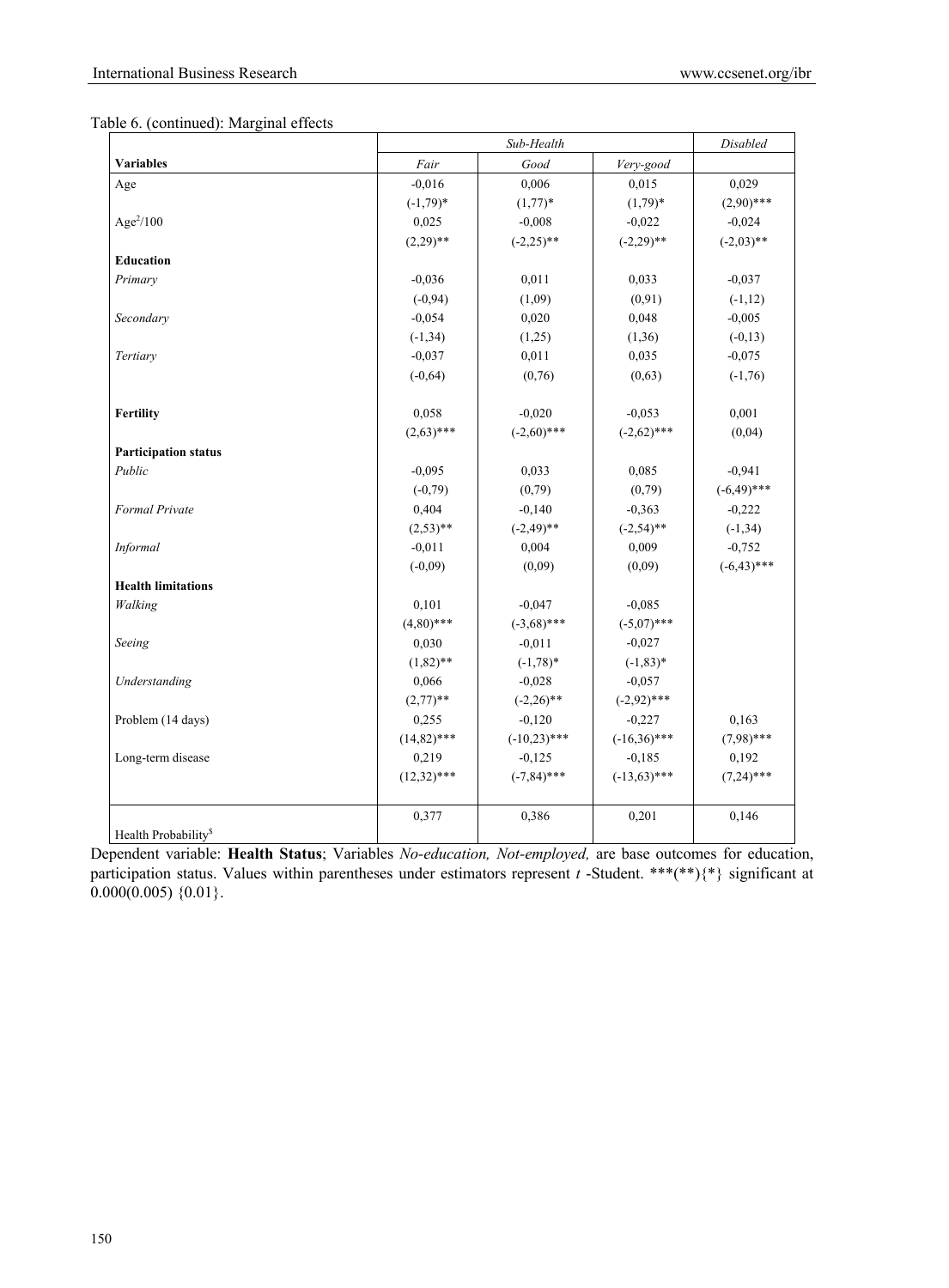|  | Table 7. Second stages maximum likelihood estimates of participation equations |  |  |  |
|--|--------------------------------------------------------------------------------|--|--|--|
|  |                                                                                |  |  |  |

|                                                                                                                           | <b>Public sector</b> |                | Formal private sector |               | <b>Informal</b> sector |               |
|---------------------------------------------------------------------------------------------------------------------------|----------------------|----------------|-----------------------|---------------|------------------------|---------------|
| Variables                                                                                                                 | (1)                  | (2)            | (1)                   | (2)           | (1)                    | (2)           |
| Age                                                                                                                       | 0,442                | 0,429          | 0,287                 | 0,270         | 0,129                  | 0,123         |
|                                                                                                                           | $(5,52)$ ***         | $(5,27)$ ***   | $(4,37)$ ***          | $(4,40)$ ***  | $(2,50)$ **            | $(2,39)$ ***  |
| Age $^{2}/100$                                                                                                            | $-0,470$             | $-0,447$       | $-0,365$              | $-0,334$      | $-0,194$               | $-0,180$      |
|                                                                                                                           | $(-4,77)$ ***        | $(-4, 42)$ *** | $(-4,50)$ ***         | $(-4,02)$ *** | $(-3,10)$ ***          | $(-2, 84)$    |
| Single                                                                                                                    | 0,389                | 0,406          | 0,541                 | 0,572         | 0,563                  | 0,571         |
|                                                                                                                           | $(2,04)$ **          | $(2,10)**$     | $(3,36)$ ***          | $(3,51)$ ***  | $(3,94)$ ***           | $(4,00)$ ***  |
| <b>Education</b>                                                                                                          |                      |                |                       |               |                        |               |
| Primary                                                                                                                   | $-0,450$             | $-0,569$       | ,193                  | 0,061         | 0,202                  | 0,144         |
|                                                                                                                           | $(-0, 86)$           | $(-1,08)$      | (0, 48)               | (0,15)        | (0, 78)                | (0, 55)       |
| Secondary                                                                                                                 | 1,345                | 1,212          | 0,961                 | 0,815         | $-0,050$               | $-0,017$      |
|                                                                                                                           | $(3,10)$ ***         | $(2,77)$ ***   | $(2,61)$ ***          | $(2,20)$ **   | (0,21)                 | $(-0,07)$     |
| Tertiary                                                                                                                  | 2,065                | 1,936          | 0,805                 | 0,673         | $-1,760$               | $-0,182$      |
|                                                                                                                           | $(4,28)$ ***         | $(3,98)$ ***   | $(1,97)$ **           | (1,64)        | $(-4.98)$ ***          | $(-5,13)$ *** |
| Fertility                                                                                                                 | 0,558                | 0,491          | 0,325                 | 0,307         | 0,536                  | 0,507         |
|                                                                                                                           | $(2,15)$ **          | $(1,88)*$      | (1, 39)               | (1,25)        | $(2.57)$ ***           | $(2,47)$ **   |
| <b>Health status</b>                                                                                                      |                      |                |                       |               |                        |               |
| Sub-Health                                                                                                                | 0,476                |                | 0,414                 |               | 0,195                  |               |
|                                                                                                                           | $(3,72)$ ***         |                | $(4,14)$ ***          |               | $(2,37)$ **            |               |
| Disability                                                                                                                |                      | $-1,774$       |                       | $-1,903$      |                        | $-0,884$      |
|                                                                                                                           |                      | $(-3,30)$ ***  |                       | $(-4,20)$ *** |                        | $(-2, 46)$ ** |
| Religion                                                                                                                  |                      |                |                       |               |                        |               |
| Muslim                                                                                                                    | $-1,055$             | $-0,826$       | $-0,700$              | $-0,511$      | $-0,245$               | $-0,156$      |
|                                                                                                                           | $(-,92)*$            | $(-1, 52)$     | $(-1,65)*$            | $(-1,22)$     | $(-0, 73)$             | $(-0, 47)$    |
| Catholic                                                                                                                  | $-0,332$             | $-0,328$       | $-0,212$              | $-0,228$      | $-0,058$               | $-0,066$      |
|                                                                                                                           | $(-1,29)$            | $(-1, 28)$     | $(-0,99)$             | $(-1,07)$     | $(-0,31)$              | $(-0, 35)$    |
| Protestant                                                                                                                | $-0,416$             | $-0,432$       | $-0,083$              | $-0,136$      | $-0,274$               | $-0,299$      |
|                                                                                                                           | $(-1, 53)$           | $(-1, 58)$     | $(-0, 37)$            | $(-0, 59)$    | $(-1, 35)$             | $(-1, 47)$    |
| Province                                                                                                                  |                      |                |                       |               |                        |               |
| North                                                                                                                     | $-0,322$             | $-0,349$       | $-1,67$               | $-1,712$      | $-1,499$               | $-1,506$      |
|                                                                                                                           | $(-0,68)$            | $(-0, 73)$     | $(-3,52)$ ***         | $(-3,60)$ *** | $(-3,70)$ ***          | $(-3,72)$ *** |
| Centre                                                                                                                    | $-0,306$             | $-0,219$       | $-0,573$              | $-0,485$      | $-0,091$               | $-0,044$      |
|                                                                                                                           | $(-1, 34)$           | $(-0,96)$      | $(-3,01)$ ***         | $(-2,56)$ **  | $(-0, 51)$             | $(-0,25)$     |
| South                                                                                                                     | 0,326                | 0,379          | $-0,544$              | $-0,498$      | $-0,108$               | $-0,084$      |
|                                                                                                                           | (1, 33)              | (1,52)         | $(-2,38)$ **          | $(-2,19)$ **  | $(-0, 50)$             | $(-0, 39)$    |
| West                                                                                                                      | $-0,376$             | $-0,330$       | $-0,136$              | $-0,086$      | 0,317                  | 0,345         |
|                                                                                                                           | $(-1,61)$            | $(-1, 42)$     | $(-0, 75)$            | $(-0, 48)$    | $(1,82)*$              | $(1,98)$ **   |
| Constant                                                                                                                  | $-11,722$            | $-11,66$       | $-6,518$              | $-6,062$      | $-2,731$               | $-2,566$      |
|                                                                                                                           | $(-8,03)$ ***        | $(-7,62)$ ***  | $(-5,66)$ ***         | $(-5,14)$ *** | $(-2,93)$ ***          | $(-2,72)$ *** |
| (1): Observations= 2096/ Wald Chi2(45)= $452,96/$ Prob >Chi2= 0,0000/ Pseudo R2= 0,1085/ Log Pseudolikelihood= -2394,1194 |                      |                |                       |               |                        |               |

(2): Observations= 2096/ Wald Chi2(45)= 451,72/ Prob >Chi2= 0,0000/ Pseudo R2= 0,1082/ Log Pseudolikelihood= -2395,0825

Dependent variable: **Participation**; (1) is estimated using *Sub-Health* as the health indicator*;* (2) is estimated using *Disabled* as the health indicator. Variables *Married, No-education, Other religions, Littoral,* are base outcomes for marital status, education, religion, and province. Values within parentheses under estimators represent *t*-Student. \*\*\*(\*\*){\*} significant at 0.000(0.005) {0.01}.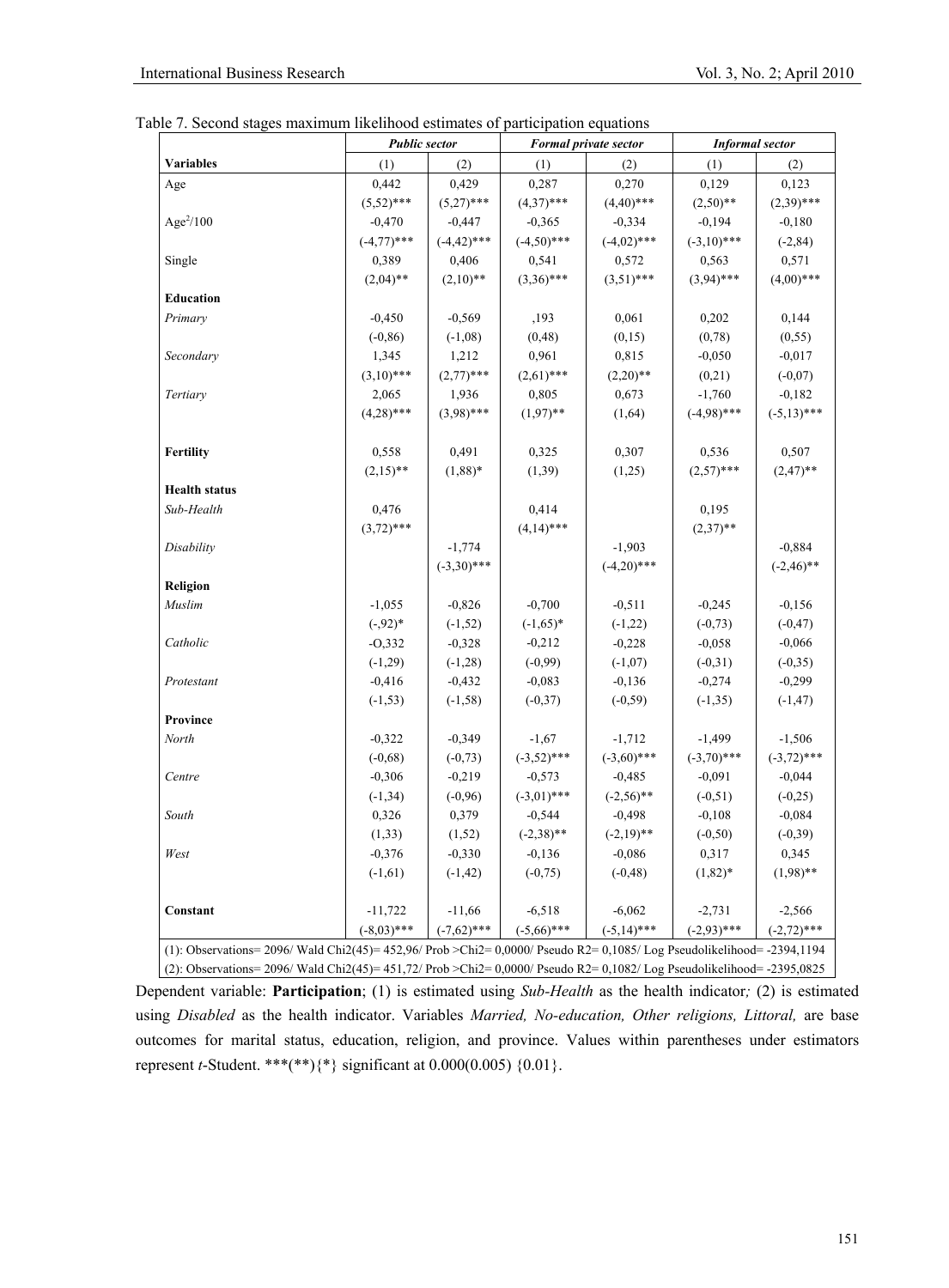## Table 7. (continued): Marginal effects

|                         |               | <b>Public sector</b> | <b>Formal private sector</b> |               | <b>Informal</b> sector |                |
|-------------------------|---------------|----------------------|------------------------------|---------------|------------------------|----------------|
| <b><i>Variables</i></b> | (1)           | (2)                  | (1)                          | (2)           | (1)                    | (2)            |
| Age                     | 0,024         | 0,024                | 0,031                        | 0,291         | 0,002                  | 0,002          |
|                         | $(4,73)$ ***  | $(4,55)$ ***         | $(3,36)$ ***                 | $(3,06)$ ***  | (0, 21)                | (0,20)         |
| $Age^2/100$             | $-0,024$      | $-0,023$             | $-0,039$                     | $-0,035$      | $-0,009$               | $-0,009$       |
|                         | $(-3,74)$ *** | $(-3,52)$ ***        | $(-3,43)$ ***                | $(-3,02)$ *** | $(-0, 89)$             | $(-0, 81)$     |
| Single                  | 0,008         | 0,008                | 0,049                        | 0,053         | 0,073                  | 0,073          |
|                         | (0,65)        | (0,68)               | $(2,13)$ **                  | $(2,27)$ **   | $(2,87)$ ***           | $(2,84)$ ***   |
| Education               |               |                      |                              |               |                        |                |
| Primary                 | $-0,033$      | $-0,037$             | 0,025                        | 0,008         | 0,037                  | 0,035          |
|                         | $(-1,28)$     | $(-1, 49)$           | (0, 41)                      | (0,15)        | (0, 74)                | (0,69)         |
| Secondary               | 0,072         | 0,067                | 0,117                        | 0,102         | $-0,058$               | $-0,063$       |
|                         | $(2,89)$ ***  | $(2,65)$ ***         | $(2,53)$ **                  | $(2,15)$ **   | $(-1, 31)$             | $(-1, 39)$     |
| Tertiary                | 0,270         | 0,258                | 0,117                        | 0,103         | $-0,285$               | $-0,286$       |
|                         | $(2,98)$ ***  | $(2,89)$ ***         | (1, 48)                      | (1, 33)       | $(-12,12)$ ***         | $(-12,02)$ *** |
|                         |               |                      |                              |               |                        |                |
| Fertility               | 0,024         | 0,020                | 0,017                        | 0,151         | 0,075                  | 0,072          |
|                         | (1, 47)       | (1,22)               | (0,51)                       | (0, 44)       | $(2,09)$ **            | $(2,02)$ **    |
| <b>Health status</b>    |               |                      |                              |               |                        |                |
| Sub-Health              | 0,024         |                      | 0,047                        |               | 0,007                  |                |
|                         | $(2,76)$ ***  |                      | $(3,31)$ ***                 |               | (0, 53)                |                |
| Disability              |               | $-0,081$             |                              | $-0,222$      |                        | $-0,041$       |
|                         |               | $(-2,22)$ **         |                              | $(-3,46)$ *** |                        | $(-0, 64)$     |
| Religion                |               |                      |                              |               |                        |                |
| Muslim                  | $-0,045$      | $-0,038$             | $-0,072$                     | $-0,055$      | $-0,004$               | 0,004          |
|                         | $(-2,33)**$   | $(-1, 74)*$          | $(-1,66)*$                   | $(-1, 16)$    | $(-0,06)$              | (0,08)         |
| Catholic                | $-0,019$      | $-0,018$             | $-0,025$                     | $-0,027$      | 0,006                  | 0,005          |
|                         | $(-1,10)$     | (61, 07)             | $(-0, 89)$                   | $(-0,90)$     | (0,18)                 | (0,16)         |
| Protestant              | $-0,217$      | $-0,022$             | 0,006                        | $-0,007$      | $-0,039$               | $-0,042$       |
|                         | $(-1, 33)$    | $(-1,31)$            | (0,19)                       | $(-0,02)$     | $(-1,17)$              | $(-1,22)$      |
| Province                |               |                      |                              |               |                        |                |
| North                   | 0,014         | 0,012                | $-0,137$                     | $-0,139$      | $-0,170$               | $-0,170$       |
|                         | (0, 38)       | (0, 33)              | $(-4,82)$ ***                | $(-5,00)$ *** | $(-4, 63)$             | $(-4,64)$ ***  |
| Centre                  | $-0,012$      | $-0,007$             | $-0,074$                     | $-0,065$      | 0,140                  | 0,018          |
|                         | $(-0, 83)$    | $(-0, 54)$           | $(-3,16)$ ***                | $(-2,75)$ *** | (0, 45)                | (0, 56)        |
| South                   | 0,036         | 0,041                | $-0,074$                     | $-0,069$      | $-0,005$               | $-0,004$       |
|                         | $(1,71)^*$    | $(1,85)^*$           | $(-3,01)$ ***                | $(-2,82)$ **  | $(-0,14)$              | (0,11)         |
| West                    | $-0,029$      | $-0,027$             | $-0,031$                     | $-0,026$      | 0,076                  | 0,079          |
|                         | $(-2, 13)$    | $(-2,00)**$          | $(-1,29)$                    | $(-1,67)$     | $(2,38)$ **            | $(2,45)$ **    |
|                         |               |                      |                              |               |                        |                |
| Probabilities           | 0,076         | 0,077                | 0,189                        | 0,189         | 0,258                  | 0,258          |

Dependent variable: **Participation**; (1) is estimated using *Sub-Health* as the health indicator*;* (2) is estimated using *Disabled* as the health indicator. Variables *Married, No-education, Other religions, Littoral,* are base outcomes for marital status, education, religion, and province. Values within parentheses under estimators represent *t*-Student. \*\*\*(\*\*){\*} significant at 0.000(0.005) {0.01}.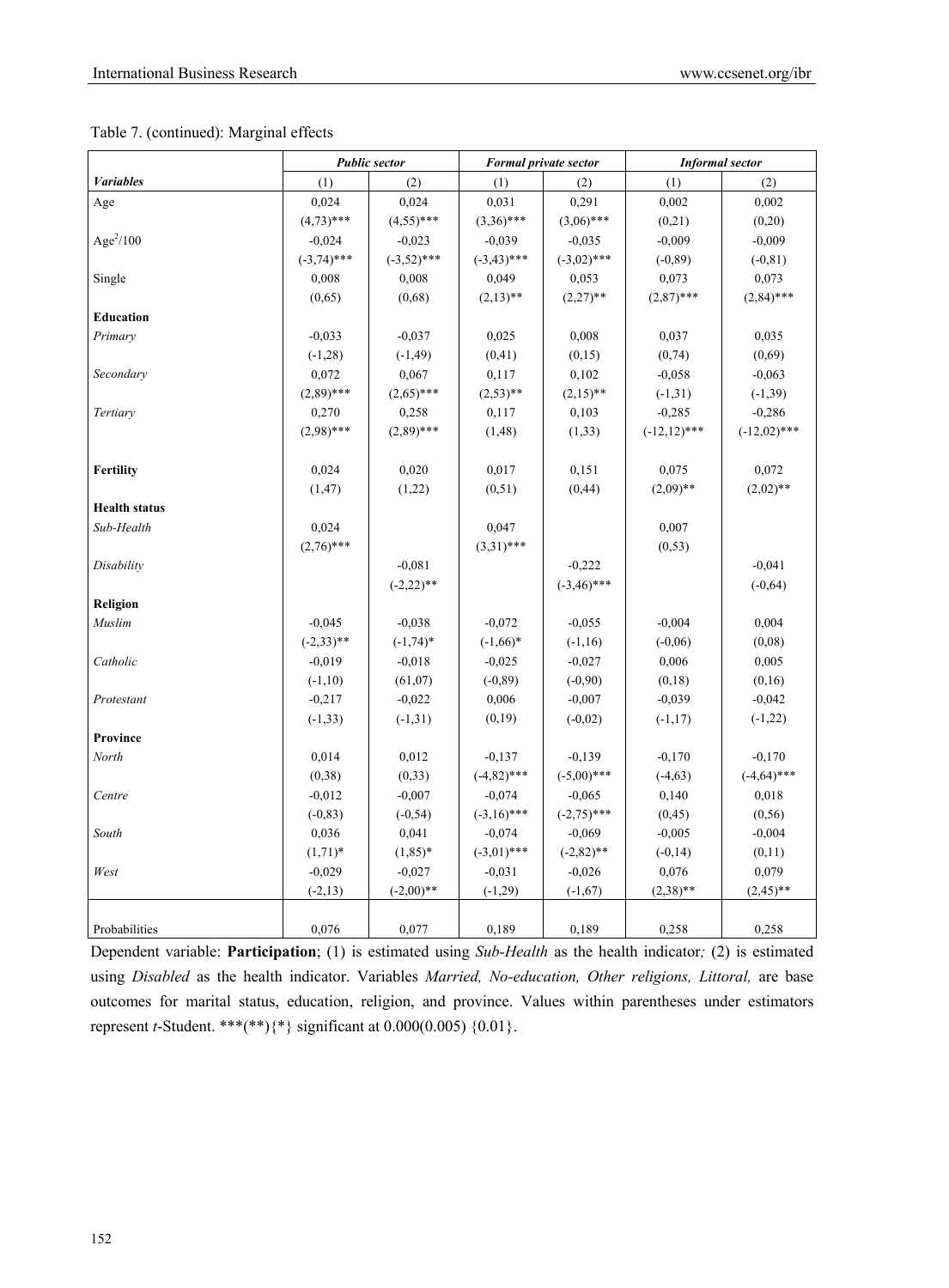|                             | Coefficients (t-student) |                     |  |
|-----------------------------|--------------------------|---------------------|--|
| <b>Variables</b>            | (1)<br>(2)               |                     |  |
| Age                         | $0,139(12,67)$ ***       | $0,139(12,72)$ ***  |  |
| $Age^2/100$                 | $-0,141(-9,70)$ ***      | $-0,142(-9,81)$ *** |  |
| Single                      | $-0,289(-9,89)$ ***      | $-0,291(-9,93)$ *** |  |
| Education                   |                          |                     |  |
| Primary                     | 0,052(0,92)              | 0,045(0,81)         |  |
| Secondary                   | $-0,078(-1,50)$          | $-0,083(-1,61)$     |  |
| Tertiary                    | $-0,389(-6,32)$ ***      | $-0,395(-6,06)$ *** |  |
|                             |                          |                     |  |
| Child-non-charge            | $0,089(6,32)$ ***        | $0,088(6,33)$ ***   |  |
| Deaths                      | $0,216(10,18)$ ***       | $0,218(10,28)$ ***  |  |
| Relatives                   | $0,092(16,24)$ ***       | $0,092(16,30)$ ***  |  |
| Religion                    |                          |                     |  |
| Muslim                      | 0,101(1,34)              | 0,105(1,38)         |  |
| Catholic                    | $-0,102(-0,27)$          | $-0,007(-0,17)$     |  |
| Protestant                  | 0,036(0,77)              | 0,039(0,83)         |  |
| <b>Health limitations</b>   |                          |                     |  |
| Walking                     | 0,028(0,84)              |                     |  |
| Seeing                      | $-0,020(-0,76)$          |                     |  |
| Understanding               | $-0,037(-0,94)$          |                     |  |
| Problem (14 days)           | $-0,0008(-0,03)$         | $-0,001(-0,58)$     |  |
| Long-term disease           | $-0,017(-0,53)$          | $-0,018(-0,58)$     |  |
| Province                    |                          |                     |  |
| North                       | $0,226(3,10)$ ***        | $0,217(2,93)$ ***   |  |
| Centre                      | 0,050(1,30)              | 0,049(1,28)         |  |
| South                       | 0,009(0,21)              | 0,012(0,27)         |  |
| West                        | 0,005(0,14)              | 0,004(0,13)         |  |
|                             |                          |                     |  |
| Constant                    | $-2,364(-11,11)$ ***     | 2,379(-11,21)***    |  |
| lnalpha                     | $-18,524(0,213)$         | $-16,880(0,185)$    |  |
|                             |                          |                     |  |
| alpha                       | 9,01e-09 (1,92e-09)      | 4,64e-08 (8,62e-09) |  |
|                             |                          |                     |  |
| Observations $=$            | 2064                     | 2064                |  |
| Wald chi2 (21)[(18)]=       | 2685,66                  | 2679,27             |  |
| Prob > chi2                 | 0,0000                   | 0,0000              |  |
| Log pseudolikelihood<br>$=$ | -3369,632                | $-3370,481$         |  |

Table 8. First stage maximum likelihood estimates of fertility equation

Dependent variable: **Fertility**; (1) is estimated using *Sub-Health* as the health indicator*;* (2) is estimated using *Disabled* as the health indicator. Variables*, Married, No-education, Other religions, Littoral,* are base outcomes for marital status, education, religion, and province. Values within parentheses next to the estimators are *t* -Student. \*\*\*(\*\*) $\{\ast\}$  significant at 0.000(0.005)  $\{0.01\}$ .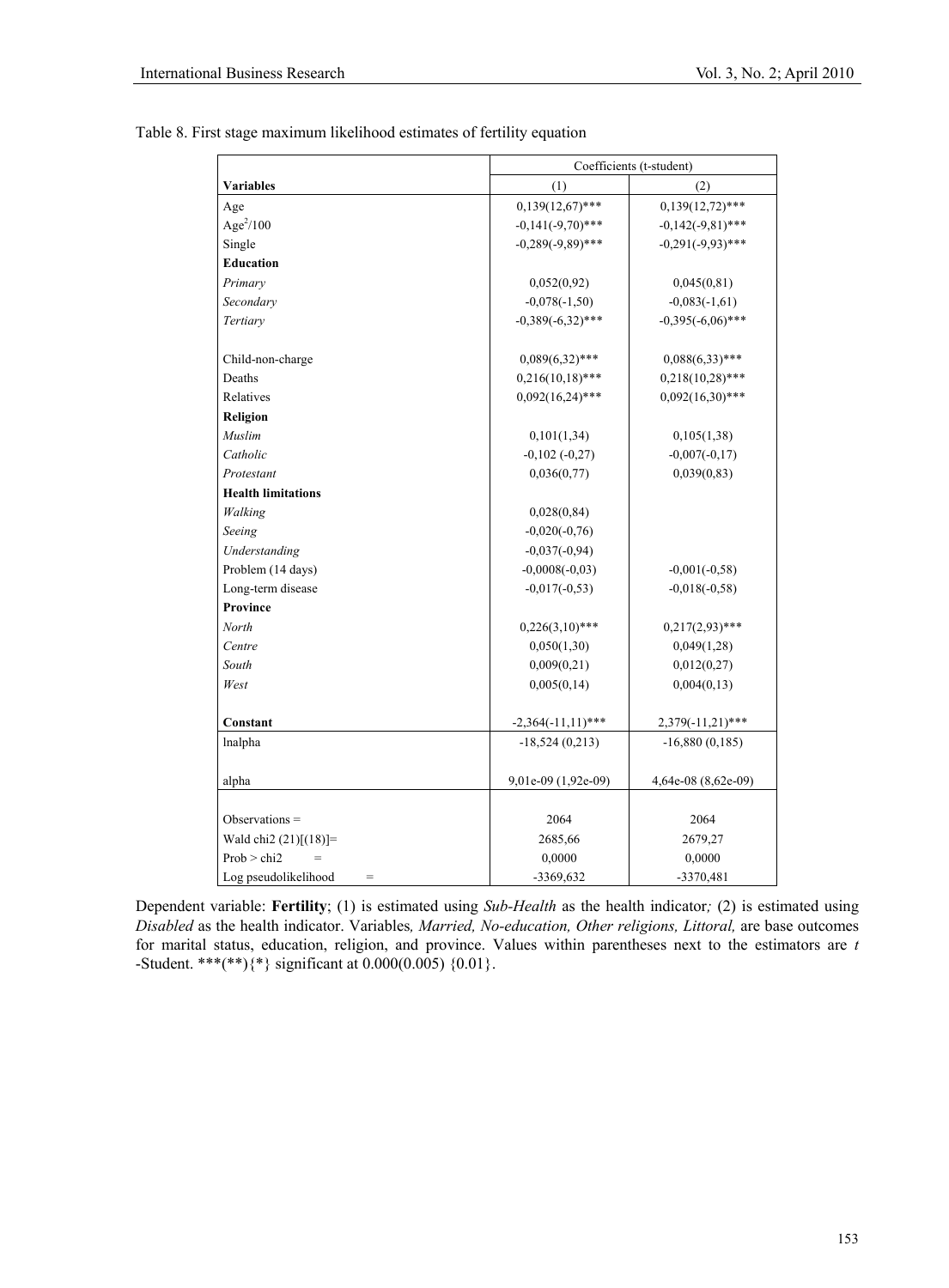| Table 9. First stage maximum likelihood estimates of health equations |  |  |  |
|-----------------------------------------------------------------------|--|--|--|
|                                                                       |  |  |  |

|                             | Coefficients (t-student) |                    |
|-----------------------------|--------------------------|--------------------|
| <b>Variables</b>            | Sub-health               | <b>Disabled</b>    |
| Age                         | 0,00015(0,01)            | $-0,021(-0,86)$    |
| Age $^{2}/100$              | $-0,015(-0,64)$          | $0,058(1,80)*$     |
| Single                      | 0,0221(0,43)             | 0,062(0,84)        |
| <b>Education</b>            |                          |                    |
| Primary                     | 0,116(0,96)              | $-0,336(-2,12)$ ** |
| Secondary                   | 0,128(1,18)              | $-0,346(-2,41)$ ** |
| Tertiary                    | 0,143(1,16)              | $-0,312(-1,87)$ *  |
|                             |                          |                    |
| Child-non-charge            | $-0,029(-1,18)$          | 0,034(1,04)        |
| Deaths                      | $-0,048(-1,53)$          | $0,077(1,85)^*$    |
| Relatives                   | $-0,017(-1,55)$          | $-0,012(-0,82)$    |
| Religion                    |                          |                    |
| Muslim                      | $0,383(2,61)$ ***        | 0,097(0,49)        |
| Catholic                    | 0,128(1,60)              | $-0,169(-1,54)$    |
| Protestant                  | $0,180(2,12)$ **         | $-0,33(-2,78)$ *** |
| <b>Health Limitations</b>   |                          |                    |
| Walking                     | $-0,319(-4,37)$ ***      |                    |
| Seeing                      | $-0,106(-2,06)$ **       |                    |
| Understanding               | $-0,229(-2,87)$ ***      |                    |
| Problem (14 days)           | $-0,861(-15,51)$ ***     | $0,698(9,59)$ ***  |
| Long-term disease           | $-0,761(-12,04)$ ***     | $0,809(10,56)$ *** |
| Province                    |                          |                    |
| North                       | 0,076(0,50)              | $-0,222(-0,99)$    |
| Centre                      | 0,117(1,57)              | 0,083(0,76)        |
| South                       | 0,178(2,02)              | $-0,104(-0,78)$    |
| West                        | 0,085(1,16)              | 0,038(0,36)        |
| <b>Ancyllary Parameters</b> |                          |                    |
| $\mu_{\rm l}$               | $-2,33$                  |                    |
| $\mu_{2}$                   |                          |                    |
| $\mu$ <sub>3</sub>          | $-0,737$                 |                    |
| Constant                    |                          |                    |
|                             | 0,323                    |                    |
|                             |                          | $-1,008(-2,19)$ ** |
|                             |                          |                    |
| Observations $=$            | 2096                     | 2096               |
| LR chi2(21) / $(18) =$      | 799,42                   | 459,21             |
| $Prob > chi2 =$             | 0,0000                   | 0,0000             |
| Log likelihood $=$          | $-2291,96$               | $-810,58$          |
| Pseudo $R2 =$               | 0,1485                   | 0,2207             |

Dependent variable: **Health Status**; Variables*, Married, No-education, Other religions, Littoral,* are base outcomes for marital status, education, religion, and province. Values within parentheses next to the estimators are *t* -Student. \*\*\*(\*\*){\*} significant at 0.000(0.005) {0.01}.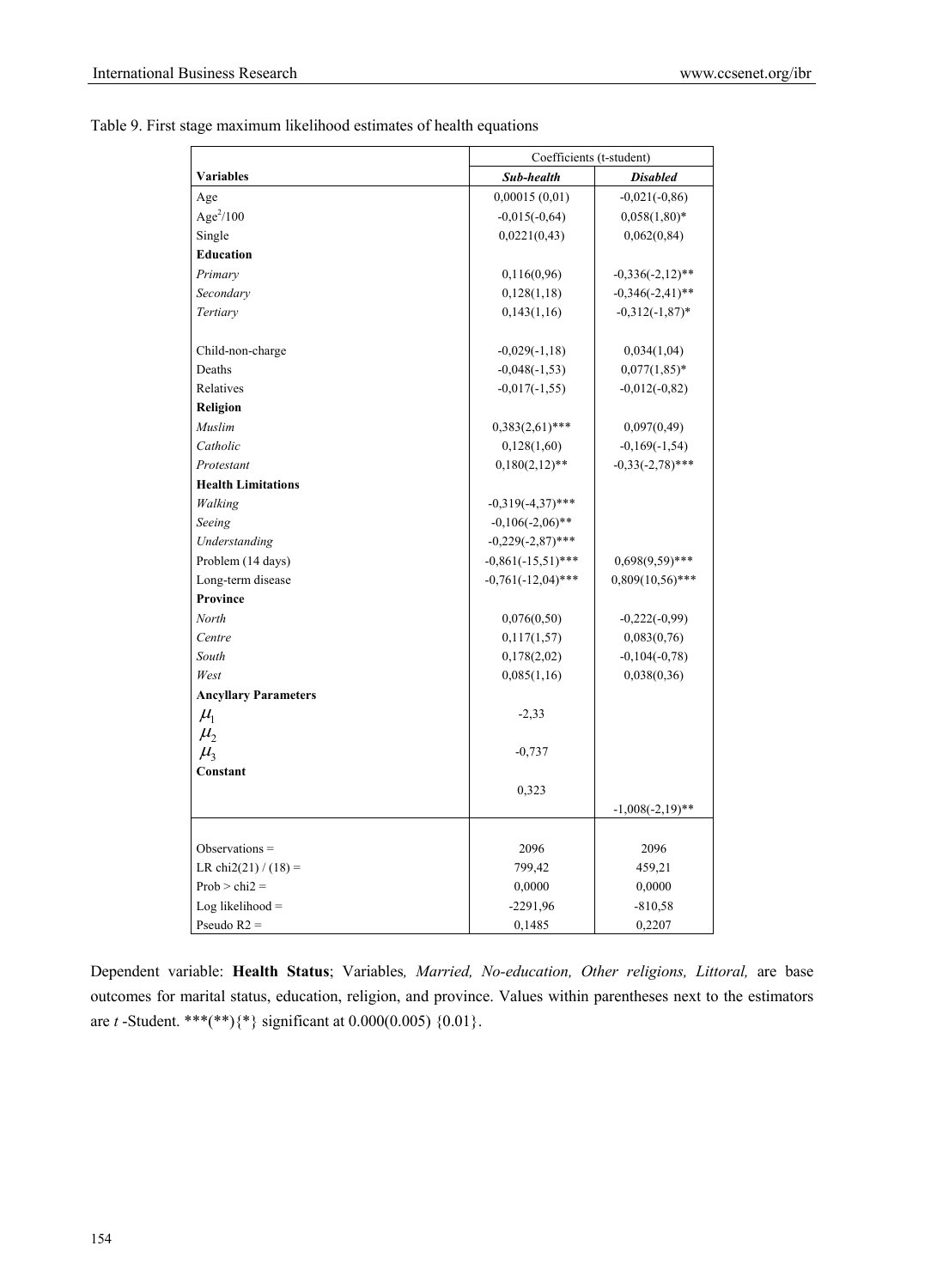|                           |                      | Specification (1)     |                        |  |
|---------------------------|----------------------|-----------------------|------------------------|--|
|                           | <b>Public sector</b> | Formal private sector | <b>Informal</b> sector |  |
| <b>Variables</b>          |                      |                       |                        |  |
| Age                       | $0,486(6,83)$ ***    | $0,327(6,28)$ ***     | $0,197(4,86)$ ***      |  |
| Age $^{2}/100$            | $-0,508(-5,41)$ ***  | $-0,411(-5,72)$ ***   | $-0,263(-4,74)$ ***    |  |
| Single                    | $0,346(2,01)$ **     | $0,483(3,54)$ ***     | $0,438(3,62)$ ***      |  |
| <b>Education</b>          |                      |                       |                        |  |
| Primary                   | $-0,445(-0,85)$      | 0,222(0,55)           | 0,230(0,91)            |  |
| Secondary                 | $1,190(2,72)$ ***    | $0,945(2,57)$ ***     | 0,021(0,09)            |  |
| Tertiary                  | $1,71(3,72)$ ***     | $0,681(1,74)$ *       | $-1,94(-5,71)$         |  |
| Child-non-charge          | $-0,155(-1,42)$      | $-0,0047(-0,06)$      | 0,078(1,44)            |  |
| Deaths                    | $-0,053(-0,53)$      | $-0,018(-0,21)$       | 0,0078(0,11)           |  |
| Relatives                 | $0,095(2,92)$ ***    | $0,048(1,68)*$        | $0,064(2,49)$ **       |  |
| Religion                  |                      |                       |                        |  |
| Muslim                    | $-0,762(-1,46)$      | $-0,494(-1,14)$       | $-0,134(-0,40)$        |  |
| Catholic                  | $-0,298(-1,17)$      | $-0,169(-0,80)$       | $-0,059(-0,32)$        |  |
| Protestant                | $-0,309(-1,15)$      | 0,0041(0,02)          | $-0,241(-1,22)$        |  |
| <b>Health Limitations</b> |                      |                       |                        |  |
| Walking                   | $-0,202(-0,86)$      | $-0,174(-0,87)$       | $-0,069(-0,42)$        |  |
| Seeing                    | $-0,158(-0,95)$      | $-0,0047(-0,04)$      | $-0,239(-1,96)$ **     |  |
| Understanding             | $-0,271(-0,97)$      | $-0,068(-0,32)$       | $-0,172(-0,93)$        |  |
| Problem (14 days)         | $-0,243(-1,39)$      | $-0,317(-2,20)**$     | $-0,118(-0,94)$        |  |
| Long-term disease         | $-0,486(-2,39)$ **   | $-0,376(-2,18)$ **    | $-0,083(-0,59)$        |  |
| Province                  |                      |                       |                        |  |
| North                     | $-0,227(-0,50)$      | $-1,59(-3,18)$ ***    | $-1,37(-3,44)$ ***     |  |
| Centre                    | $-0,235(-1,01)$      | $-0,516(-2,74)$ ***   | $-0,047(-0,26)$        |  |
| South                     | $0,427(1,71)*$       | $-0,464(-2,04)$ **    | $-0,080(-0,37)$        |  |
| West                      | $-0,374(-1,55)$      | $-0,116(-0,65)$       | $0,317(1,82)$ *        |  |
| Constant                  | $-12,41(-9,15)$ ***  | $-7,21(-7,54)$ ***    | $-3,85(-5,12)$ ****    |  |
| Observations $=$          |                      | 2096                  |                        |  |
| LR chi $2(51)$ =          |                      | 603,08                |                        |  |
| $Prob > chi2 =$           |                      | 0,0000                |                        |  |
| Log likelihood $=$        |                      | -2384,0972            |                        |  |
| Pseudo $R2 =$             |                      | 0,1123                |                        |  |

| Table 10. First stage maximum likelihood estimates of participation equations |  |  |  |
|-------------------------------------------------------------------------------|--|--|--|
|-------------------------------------------------------------------------------|--|--|--|

Dependent variable: **Participation Status**; (1) is estimated using *Sub-Health* as the health indicator*;* Variables*, Married, No-education, Other religions, Littoral,* are base outcomes for marital status, education, religion, and province. Values within parentheses next to the estimators are *t* -Student. \*\*\*(\*\*){\*} significant at 0.000(0.005)  ${0.01}$ .